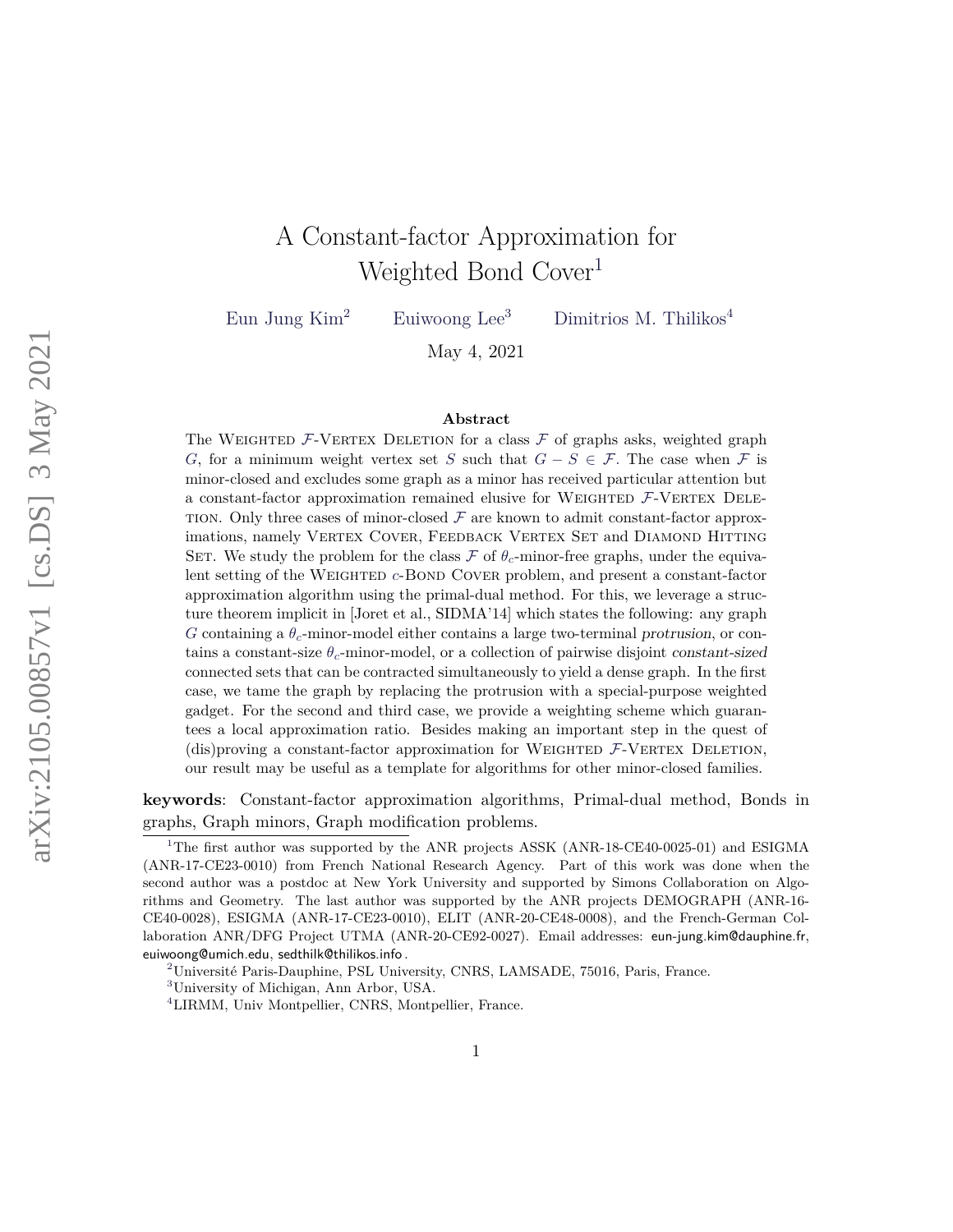#### **Contents**

| 1 Introduction                              | $\mathbf{2}$ |
|---------------------------------------------|--------------|
| 2 Basic definitions and preliminary results | 7            |
| 3 A structural theorem                      | 11           |
| 4 The weighting scheme                      | 14           |
| 5 Replacing outgrowths                      | 15           |
| 6 The primal-dual approach                  | 17           |
| 7 Discussion                                | <b>20</b>    |
| A The case of big minimum edge-degree       | 27           |
| <b>B</b> Necessity of a replacer            | 28           |

#### <span id="page-1-0"></span>**1 Introduction**

For a class  $\mathcal F$  of graphs, the problem WEIGHTED  $\mathcal F$ -VERTEX DELETION asks, given weighted graph  $G = (V, E, w)$ , for a vertex set  $S \subseteq V$  of minimum weight such that  $G - S$  belongs to the class  $\mathcal{F}$ . The WEIGHTED  $\mathcal{F}$ -VERTEX DELETION captures classic graph problems such as Weighted Vertex Cover and Weighted Feedback Vertex Set, which corresponds to  $\mathcal F$  being the classes of edgeless and acyclic graphs, respectively. A vast literature is devoted to the study of (WEIGHTED)  $F$ -VERTEX DELETION for various instantiations of  $F$ , both in approximation algorithms and in parameterized complexity. Much of the work considers a class  $\mathcal F$  that is characterized by a set of forbidden (induced) subgraphs  $[1, 3-6, 17, 31, 35, 39, 43]$  $[1, 3-6, 17, 31, 35, 39, 43]$  $[1, 3-6, 17, 31, 35, 39, 43]$  $[1, 3-6, 17, 31, 35, 39, 43]$  $[1, 3-6, 17, 31, 35, 39, 43]$  $[1, 3-6, 17, 31, 35, 39, 43]$  $[1, 3-6, 17, 31, 35, 39, 43]$  $[1, 3-6, 17, 31, 35, 39, 43]$  $[1, 3-6, 17, 31, 35, 39, 43]$  $[1, 3-6, 17, 31, 35, 39, 43]$  $[1, 3-6, 17, 31, 35, 39, 43]$  $[1, 3-6, 17, 31, 35, 39, 43]$  $[1, 3-6, 17, 31, 35, 39, 43]$  or that is minor-closed  $[2, 8, 11, 19, 21-26, 33, 34, 46]$  $[2, 8, 11, 19, 21-26, 33, 34, 46]$  $[2, 8, 11, 19, 21-26, 33, 34, 46]$  $[2, 8, 11, 19, 21-26, 33, 34, 46]$  $[2, 8, 11, 19, 21-26, 33, 34, 46]$  $[2, 8, 11, 19, 21-26, 33, 34, 46]$  $[2, 8, 11, 19, 21-26, 33, 34, 46]$  $[2, 8, 11, 19, 21-26, 33, 34, 46]$  $[2, 8, 11, 19, 21-26, 33, 34, 46]$  $[2, 8, 11, 19, 21-26, 33, 34, 46]$  $[2, 8, 11, 19, 21-26, 33, 34, 46]$  $[2, 8, 11, 19, 21-26, 33, 34, 46]$  $[2, 8, 11, 19, 21-26, 33, 34, 46]$  $[2, 8, 11, 19, 21-26, 33, 34, 46]$  $[2, 8, 11, 19, 21-26, 33, 34, 46]$ , thus characterized by a (finite) set of forbidden minors.

Lewis and Yannakakis  $[37]$  showed that  $\mathcal{F}\text{-}\text{VERTEX}$  DELETION, the unweighted version of WEIGHTED  $\mathcal{F}\text{-}\mathsf{VERTEN}$  DELETION, is NP-hard whenever  $\mathcal F$  is nontrivial (there are infinitely many graphs in and outside of  $\mathcal F$ ) and hereditary (is closed under taking induced subgraphs). It was also long known that  $\mathcal{F}\text{-}\text{VERTEX}$  DELETION is APX-hard for every nontrivial hereditary class  $\mathcal{F}$  [\[41\]](#page-25-2). So, the natural question is for which class  $\mathcal{F}$ ,  $\mathcal{F}\text{-}\text{VERTEX}$ DELETION and WEIGHTED  $F$ -VERTEX DELETION admit constant-factor approximation algorithms.

When  $\mathcal F$  is characterized by a finite set of forbidden induced subgraphs, a constantfactor approximation for WEIGHTED  $F$ -VERTEX DELETION is readily derived with LP-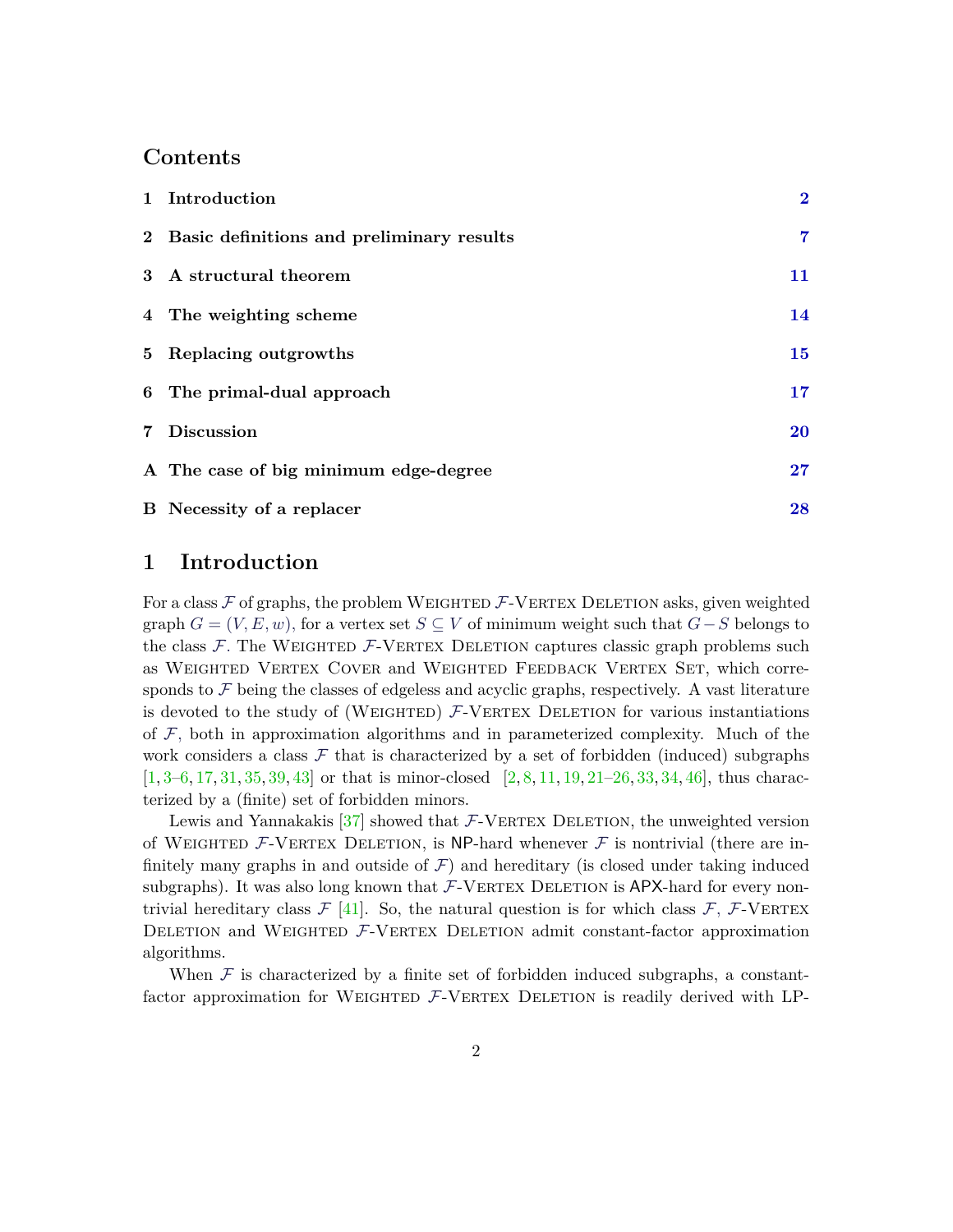rounding technique. Lund and Yannakakis  $[41]$  conjectured that for  $\mathcal F$  characterized by a set of minimal forbidden induced subgraphs, the finiteness of  $\mathcal F$  defines the borderline between approximability and inapproximability with constant ratio of  $F$ -VERTEX DELEtion. This conjecture was refuted due to the existence of 2-approximation for Weighted FEEDBACK VERTEX SET  $[7, 13, 19]$  $[7, 13, 19]$  $[7, 13, 19]$  $[7, 13, 19]$  $[7, 13, 19]$ . Since then, a few more classes with an infinite set of forbidden induced subgraphs are known to allow constant-factor approximations for  $\mathcal{F}$ -VERTEX DELETION, such as block graphs  $[1]$ , 3-leaf power graphs  $[5]$ , interval graphs  $[17]$ , ptolemaic graphs  $[6]$ , and bounded treewidth graphs  $[23, 26]$  $[23, 26]$  $[23, 26]$ . That is, we are only in the nascent stage when it comes to charting the landscape of (WEIGHTED)  $F$ -VERTEX DELEtion as to constant-factor approximability. In the remainder of this section, we focus on the case where  $\mathcal F$  is a minor-closed class.

**Known results on (WEIGHTED)**  $F$ **-VERTEX DELETION. According to Robertson and** Seymour theorem, every non-trivial minor-closed graph class  $\mathcal F$  is characterized by a finite set, called (*minor*) *obstruction set*, of minimal forbidden minors, called (*minor*) *obstructions* [\[45\]](#page-25-3). It is also well-known that  $\mathcal F$  has bounded treewidth if and only if one of the obstructions is planar [\[44\]](#page-25-4). Therefore, the  $\mathcal{F}\text{-}\text{VERTEX}$  DELETION for  $\mathcal{F}$  excluding at least one planar graph as a minor can be deemed a natural extension of FEEDBACK VERTEX SET. In this context, it is not surprising that  $F$ -VERTEX DELETION, for minor-closed  $\mathcal{F}$ , attracted particular attention in parameterized complexity, where Feedback Vertex Set was considered the flagship problem serving as an igniter and a testbed for new techniques.

For every minor-closed  $F$ , the class of yes-instances to the decision version of  $F$ -VERTEX DELETION is minor-closed again (for every fixed size of a solution), thus there exists a finite obstruction set for the set of its yes-instances. With a minor-membership test algorithm  $[29]$ , this implies that  $F$ -VERTEX DELETION is fixed-parameter tractable. The caveat is, such a fixed-parameter algorithm is non-uniform and non-constructive, and the exponential term in the running time is gigantic. Much endeavour was made to reduce the parametric dependence of such algorithms for  $F$ -VERTEX DELETION. The case when  $F$ has bounded treewidth is now understood well. The corresponding  $F$ -VERTEX DELETION is known to be solvable in time  $2^{\mathcal{O}_{\mathcal{F}}(k)} \cdot n^{\mathcal{O}(1)}$  [\[23,](#page-23-3)[34\]](#page-24-4) and the single-exponential dependency on *k* is asymptotically optimal under the Exponential Time Hypothesis<sup>[1](#page-2-0)</sup> [\[34\]](#page-24-4). (See also [\[46\]](#page-25-1) for recent parameterized algorithms for general minor-closed  $\mathcal{F}$ 's).

Turning to approximability, the (unweighted)  $F$ -VERTEX DELETION can be approximated within a constant-factor when  $\mathcal F$  has bounded treewidth, or equivalently, when the obstruction set of  $\mathcal F$  contains some planar graph. The first general result in this direction was the randomized  $f(t)$ -approximation of Fomin et al. [\[23\]](#page-23-3). Gupta et al. [\[26\]](#page-23-2) made a further progress with an  $\mathcal{O}(\log t)$ -approximation algorithm. Unfortunately, such approximation algorithms whose approximation ratio depends only on  $\mathcal F$  are not known when the input is weighted. A principal reason for this is that most of the techniques

<span id="page-2-0"></span><sup>&</sup>lt;sup>1</sup>The ETH states that 3-SAT on *n* variables cannot be solved in time  $2^{o(n)}$ , see [\[30\]](#page-24-7) for more details.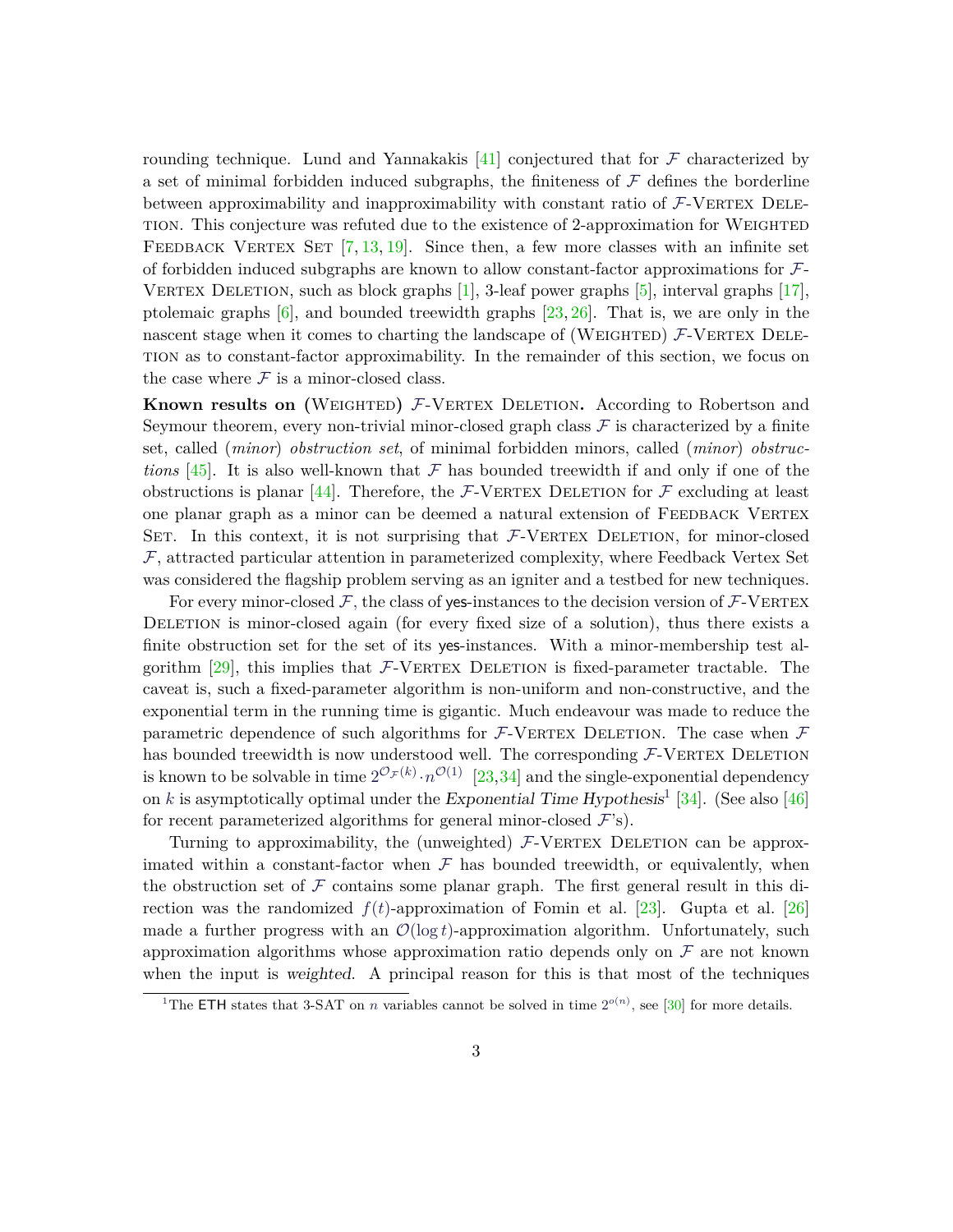developed for the unweighted case do not extend to the weighted setting. In this direc-tion, Agrawal et al. [\[2\]](#page-21-3) presented a randomized  $\mathcal{O}(\log^{1.5} n)$ -approximation algorithm and a deterministic  $\mathcal{O}(\log^2 n)$ -approximation algorithm which run in time  $n^{\mathcal{O}(t)}$  when F has treewidth at most *t*. It is reported in [\[2\]](#page-21-3) that an  $\mathcal{O}(\log n \cdot \log \log n)$ -approximation can be deduced from the approximation algorithm of Bansal et al. [\[8\]](#page-22-1) for the edge deletion variant of WEIGHTED  $F$ -VERTEX DELETION. For the class  $F$  of planar graphs, Kawarabayashi and Sidiropoulos  $[33]$  presented an approximation algorithm for  $F$ -VERTEX DELETION with polylogarithmic approximation ratio running in quasi-polynomial time. Beyond this work, no nontrivial approximation algorithm is known for  $\mathcal F$  of unbounded treewidth.

Regarding constant-factor approximability for WEIGHTED  $\mathcal{F}\text{-}\text{VERTEX}$  DELETION with minor-closed  $F$ , only three results are known till now. For the WEIGHTED VERTEX Cover, it was observed early that a 2-approximation can be instantly derived from the half-integrality of LP  $[42]$ . The local-ratio algorithm by Bar-Yehuda and Even  $[10]$  was presumably the first primal-dual algorithm and laid the groundwork for subsequent de-velopment of the primal-dual method.<sup>[2](#page-3-0)</sup> For the WEIGHTED FEEDBACK VERTEX SET, 2-approximation algorithms were proposed using the primal-dual method  $[7, 13, 19]$  $[7, 13, 19]$  $[7, 13, 19]$  $[7, 13, 19]$  $[7, 13, 19]$ . Furthermore, a constant-factor approximation algorithm was given for WEIGHTED DIAMOND HITTING SET by Fiorini, Joret, and Pietropaoli [\[21\]](#page-23-1) in 2010. To the best of our knowledge, since then, no progress is done on approximation with constant ratio for minor-closed F*.*

For minor-closed  $\mathcal F$  with graphs of bounded treewidth, the known approximation algorithms for (WEIGHTED)  $F$ -VERTEX DELETION take one of the following two avenues. First, the algorithms in  $[2, 8, 26]$  $[2, 8, 26]$  $[2, 8, 26]$  $[2, 8, 26]$  $[2, 8, 26]$  draw on the fact that a graph of constant treewidth has a constant-size separator which breaks down the graph into smaller pieces. The measure for smallness is an important design feature of these algorithms. Regardless of the design specification, however, it seems there is an inherent bottleneck to extend these algorithmic strategy to handle weights while achieving a constant approximation ratio; the above results either use an algorithm for the BALANCED SEPARATOR problem that does not admit a constant-factor approximation ratio, under the Small Set Expansion Hypothesis [\[40\]](#page-25-6), or use a relationship between the size of the separator and the size of resulting pieces that do not hold for weighted graphs.

The second direction is the primal-dual method  $[7, 10, 13, 19, 21]$  $[7, 10, 13, 19, 21]$  $[7, 10, 13, 19, 21]$  $[7, 10, 13, 19, 21]$  $[7, 10, 13, 19, 21]$  $[7, 10, 13, 19, 21]$  $[7, 10, 13, 19, 21]$  $[7, 10, 13, 19, 21]$  $[7, 10, 13, 19, 21]$ . The constant-factor approximation of  $[23]$  for  $\mathcal{F}\text{-}\text{VERTEX}$  DELETION is also based on the same core observation of the primal-dual algorithm such as  $[13]$ . The 2-approximation for WEIGHTED FEEDBACK VERTEX SET became available by introducing a new LP formulation which translates the property  $G - X$  is a forest' in terms of the sum of degree contribution of X. The idea of expressing the sparsity condition of *G* − *X* in terms of the degree contribution of *X*

<span id="page-3-0"></span><sup>&</sup>lt;sup>2</sup>In this paper, we consider local-ratio and primal-dual as the same algorithms design paradigm and use the word primal-dual throughout the paper even when the underlying LP is not explicitly given. We refer the reader to the classic survey of Bar-Yehuda et al. [\[9\]](#page-22-5) for the equivalence.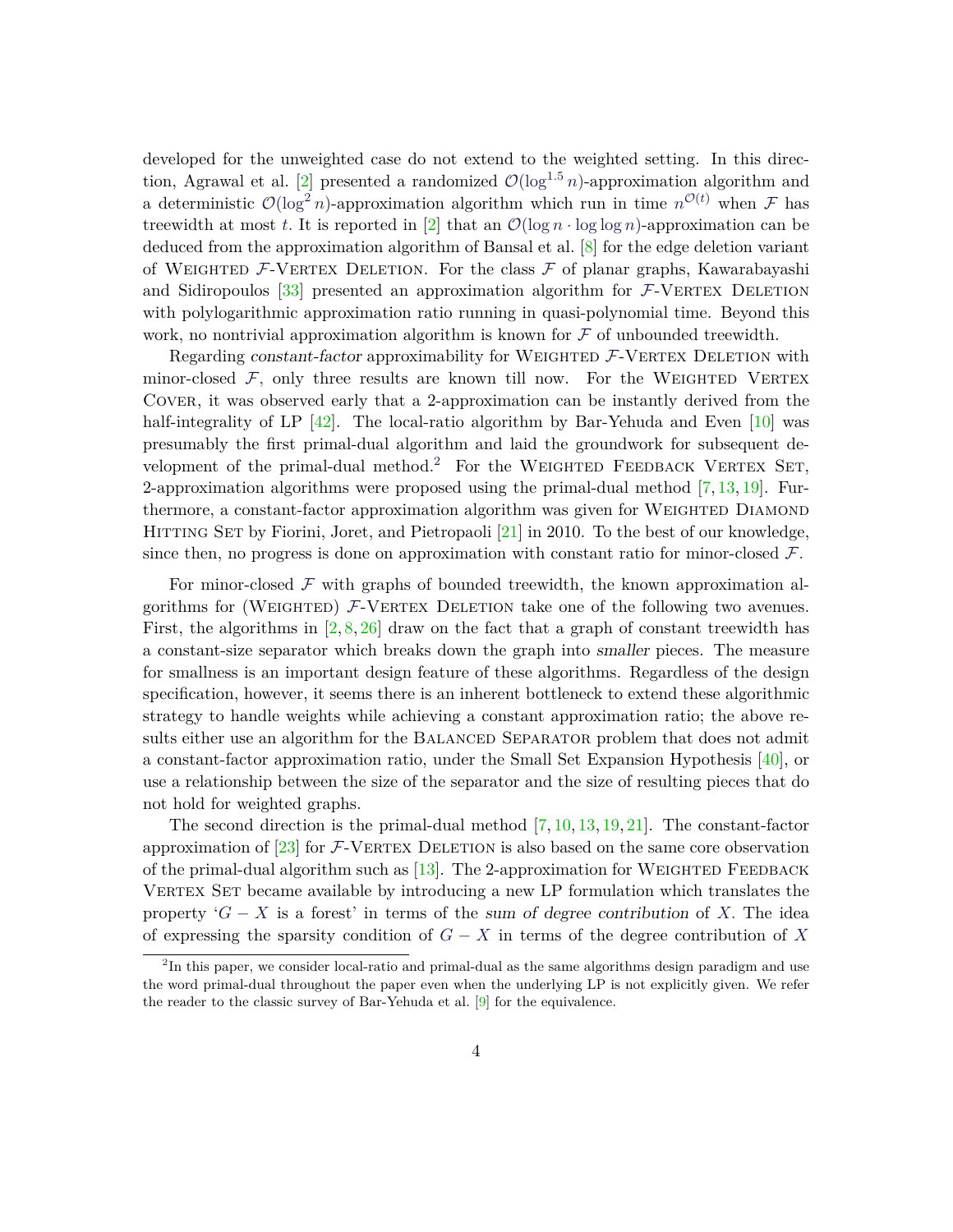again played the key role in  $[21]$  for WEIGHTED DIAMOND HITTING SET. However, the (extended) sparsity inequality of  $[21]$  is highly intricate as the LP constraint describes the precise structure of diamond-minor-free graphs (after taming the graph via some special protrusion replacer). Therefore, expressing the sparsity condition for other classes  $\mathcal F$  with tailor-made LP constraints is likely to be prohibitively convoluted. This implies that a radical simplification of the known algorithm for, say, WEIGHTED DIAMOND HITTING SET will be necessary if one intends to apply the primal-dual method for broader classes.

**Our result and the key ideas.** The central problem we study is the WEIGHTED  $\mathcal{F}$ -VERTEX DELETION where F is the class of  $\theta_c$ -minor-free graphs: a weighted graph  $G =$  $(V, E, w)$  is given as input, and the goal is to find a vertex set *S* of minimum weight such that  $G - S$  is  $\theta_c$ -minor-free.<sup>[3](#page-4-0)</sup> We call this particular problem the WEIGHTED *c*-BOND Cover problem, as we believe that this nomenclature is more adequate for reasons to be clear later (see [Observation 3](#page-7-0) in Section [2\)](#page-6-0). Our main result is the following.

**Theorem 1.** *There is a constant-factor approximation algorithm for* WEIGHTED *c*-BOND COVER which runs in time<sup>[4](#page-4-1)</sup>  $\mathcal{O}_c(n^{\mathcal{O}(1)})$ , for every positive *c*.

Let us briefly recall the classic 2-approximation algorithms for WEIGHTED FEEDBACK VERTEX SET  $[7,13]$  $[7,13]$ . These algorithms repeatedly delineate a vertex subset *S* on which the induced subgraph contains an obstruction (a cycle), and "peel off" a weighted graph on *S* from the current weighted graph so that the weight of at least one vertex of the current graph drops to zero. The crux of this approach is to create a weighted graph to peel off (or design a weighting scheme) on which every (minimal) feasible solution is consistently an *α*approximate solution. We remark that peeling-off of a weighted graph on *S* can be viewed as increasing the dual variable (from zero) corresponding to *S* until some dual constraint becomes tight, as articulated in [\[19\]](#page-23-0).

If one aims to capitalize on the power of the primal-dual method for other minorclosed classes and ultimately for arbitrary  $\mathcal F$  with graphs of bounded treewidth, more sophisticated weighting scheme is needed. As we already mentioned, this was successfully done by Fiorini, Joret and Pietropaoli  $[21]$  for WEIGHTED DIAMOND HITTING SET, where their primal-dual algorithm is based on an intricate LP formulation. Our primal-dual algorithm diverges from such tactics, and instead use the following technical theorem as a guide for the weighting scheme. The formal definitions of *c*-outgrowth and cluster collection are given in Section [2.](#page-6-0) Intuitively, one may see a *c*-*outgrowth* as a  $\theta_c$ -minor free subgraph of *G* with two vertices in common with the rest of the graph. Also, a cluster collection as a collection collection of pairwise disjoint connected sets and the *capacity* of this collection is the maximum size of its elements.

<span id="page-4-2"></span><span id="page-4-0"></span><sup>&</sup>lt;sup>3</sup>The graph  $\theta_c$  is the graph on two vertices joined by *c* parallel edges.

<span id="page-4-1"></span><sup>&</sup>lt;sup>4</sup>We use notation  $\mathcal{O}_c(f)$  in order to denote  $g(c) \cdot \mathcal{O}(f)$ , for some computable function  $g : \mathbb{N} \to \mathbb{N}$ .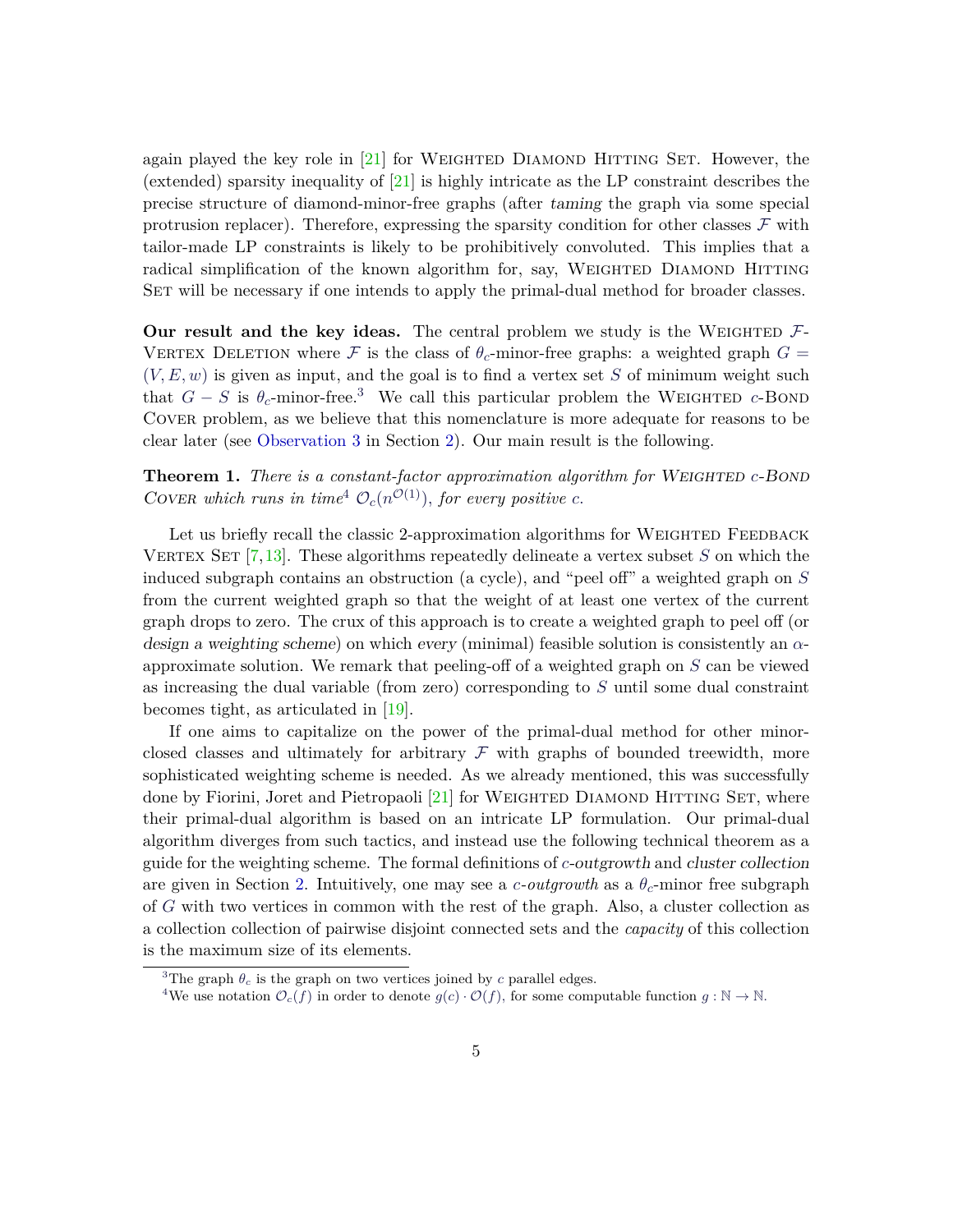**Theorem 2.** There is a function  $f_1 : \mathbb{N}^2 \to \mathbb{N}$  such that, for every two positive integers *c and t, there is a uniformly polynomial time algorithm that, given as input a graph G, outputs one of the following:*

- <span id="page-5-0"></span>*1. a c-outgrowth of size at least c, or*
- 2. *a*  $\theta_c$ -model M o[f](#page-5-0) G of size at most  $f_1(c,t)$ , or
- *3. a cluster collection*  $C$  *o[f](#page-5-0)*  $G$  *of capacity at most*  $f_1(c,t)$  *such that*  $\delta(G/C) \geq t$ , *or*
- *4. a report that G is*  $\theta_c$ -minor free.

(By  $\delta(G)$  we denote the minimum *edge-degree*<sup>[5](#page-5-1)</sup> of a vertex in *G*.)

A variant of Theorem [2](#page-4-2) was originally proved by Joret et al. [\[32\]](#page-24-8) without the capacity condition on a cluster collection in Case 3. With a slight modification of their proof, it is not difficult to excavate the above statement and we provide a proof in Section [3.](#page-10-0) It turns out that imposing the capacity condition of Case 3 is crucial for designing a weighting scheme.

At each iteration, our primal-dual algorithm invokes Theorem [2.](#page-4-2) Depending on the outcome, the algorithm either runs a replacer (defined in Section [5\)](#page-14-0), that is used in order to reduce the size of a *c*-outgrowth, or computes a suitable weighted graph which we call  $\alpha$ -thin layer (defined in Section [6\)](#page-16-0), using a suitable weighting scheme, thus reducing the current weight. In both cases, we convert the current weighted graph  $G = (V, E, w)$  into a new weighted graph  $G' = (V', E', w')$  on a strictly smaller number of vertices so that an  $\alpha$ -approximate solution for *G'* implies an  $\alpha$ -approximate solution for *G* for some particular value of *α.*

We stress that the replacer is compatible with any approximation ratio in the sense that the optimal weight of a solution is unchanged and every solution after the replacement can be transformed to a solution that is at least as good. When Theorem [2](#page-4-2) reports a constantsized  $\theta_c$ -model, it is easy to see that a uniformly weighted  $\alpha$ -thin layer suffices. The gist of Theorem [2](#page-4-2) is that in the third case that promises a collection of pairwise disjoint constantsized connected sets.

Let us first consider the simplest such case where all connected sets are singletons, namely when  $\delta(G) \geq t$ . It is not difficult to see that, if we consider  $t := 6c$  and under the edge-degree-proportional weight function, that is for every  $v \in V(G)$ ,  $w(v) := \text{edge}_{G}(v)$ , any feasible solution to Weighted *c*-Bond Cover is a 4-approximate solution. For completeness, we include the proof of this observation for the the general WEIGHTED  $\mathcal{F}$ -VERTEX DELETION problem in [Appendix A.](#page-26-0)

In the general case where we have a collection of pairwise disjoint connected sets, each of size at most *r,* the critical observation [\(Lemma 10\)](#page-13-1) is that if the contraction of these sets

<span id="page-5-1"></span><sup>&</sup>lt;sup>5</sup>The *edge-degree* of a vertex *v* of *G*, denoted by  $\text{edge}_{G}(v)$ , is the number of edge that are incident to *v*.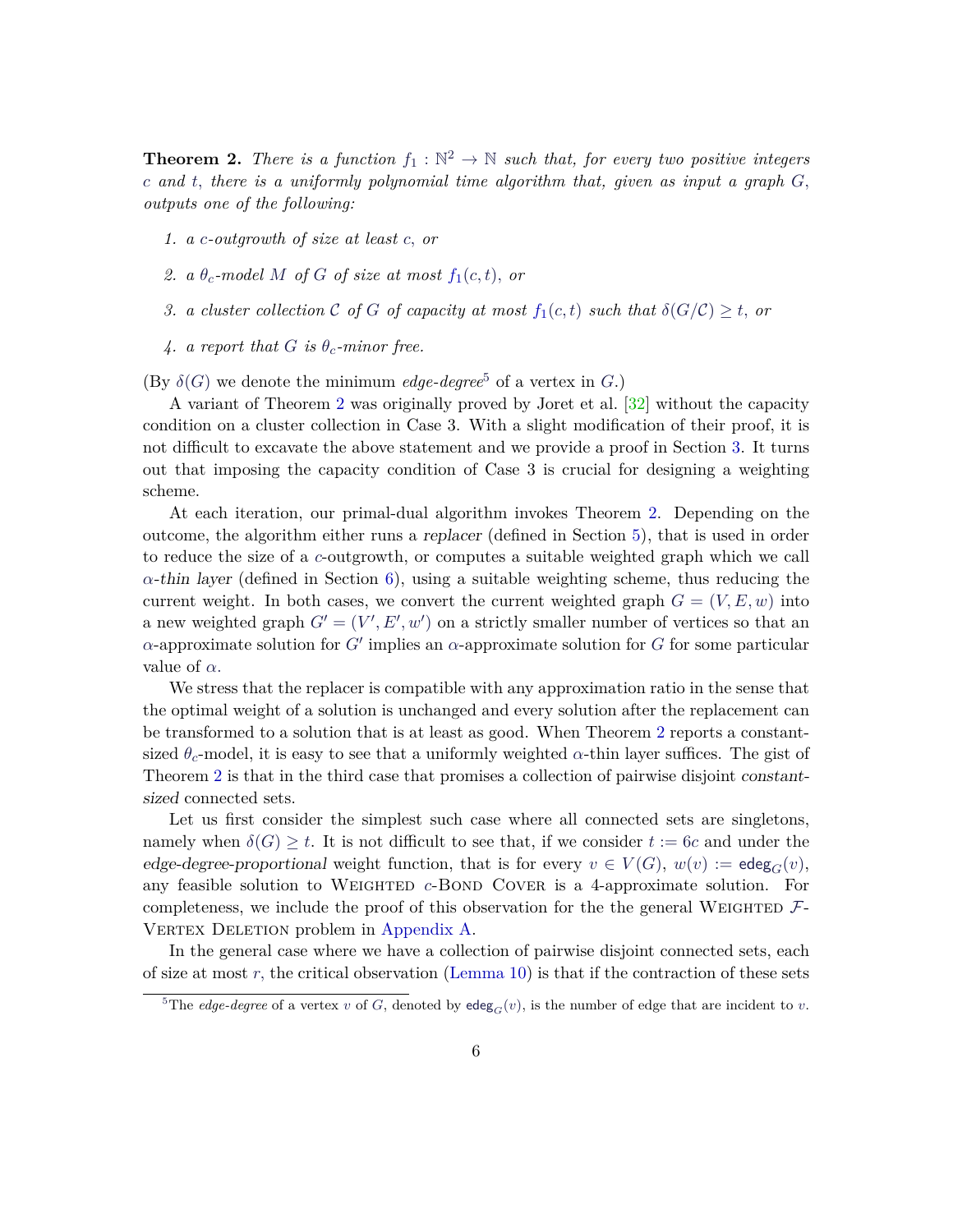yields a graph of minimum edge-degree at least  $t := 8c$ , then a weighting scheme akin to the simple case also works. That is, any feasible solution to WEIGHTED *c*-BOND COVER is a 4*r*-approximate solution (Section [4\)](#page-13-0). The overall primal-dual framework is summarized in Section [6.](#page-16-0)

# <span id="page-6-0"></span>**2 Basic definitions and preliminary results**

We use N for the set of non-negative integers and  $\mathbb{R}_{\geq 0}$  for the set of non-negative reals. Given a set *X* and two functions  $w_1, w_2 : X \to \mathbb{R}_{\geq 0}$ , we denote by  $w_1 \pm w_2 : X \to \mathbb{R}_{\geq 0}$ the function where for each  $x \in X$ ,  $(w_1 \pm w_2)(x) = w_1(x) \pm w_2(x)$ . Given some  $r \in \mathbb{N}$ , we define  $[r] = \{1, \ldots, r\}$ . Given some collection A of objects on which the union operation can be defined, we define  $\bigcup \mathcal{A} = \bigcup_{A \in \mathcal{A}} A$ .

All graphs we consider are multigraphs without loops. We denote a graph by  $G = (V, E)$ where  $V$  and  $E$  is its vertex and edge set respectively. When we deal with vertex-weighted graphs, we denote them by  $G = (V, E, w)$  where  $w : V(G) \to \mathbb{R}_{\geq 0}$  and we say that *G* is a *w*-weighted graph. When considering edge contractions we sum up edge multiplicities of multiple edges that are created during the contraction. However, when a loop appears after a contraction, then we suppress it. We use  $V(G)$  and  $E(G)$  for the vertex set and the edge multiset of *G*. We also refer to  $|V(G)|$  as the *size* of *G*. If  $X \subseteq V(G)$ , we denote by *G*[*X*] the subgraph of *G* induced by *X* and by  $G - X$  the graph  $G[V(G) \setminus X]$ . We say that X is *connected in G* if  $G[X]$  is connected. A graph *H* is a *minor* of a graph *G* if *H* can be obtained from a subgraph of *G* after contracting edges. Given a graph *H,* we say that *G* is *H-minor free* if *G* does not contain *H* as a minor.

Given an edge *e* of a graph *G*, we denote by  $m(e)$  its multipliciy and we define  $\mu(G)$  =  $\max\{m(e) \mid e \in E(G)\}\$ . Given a vertex  $v \in V(G)$ , we define the edge-degree of v in *G*, denoted by  $\deg_G(v)$ , as the number of edges of G that are incident to v. We denote by  $N_G(v)$  the set of all neighbors of *v* in *G* and we call  $|N_G(v)|$  *vertex-degree* of *v*. We denote by  $\delta(G)$  the minimum edge-degree of a vertex in *G*.

**Bonds and pumpkins.** Let *G* be a graph. Given two disjoint subsets *X*, *Y* of  $V(G)$ , the *edges crossing X* and *Y* is the set of edges with one endpoint in *X* and the other in *Y.* The graph  $\theta_c$  is the graph on two vertices joined by *c* parallel edges ( $\theta_c$  is also known as the *c*-pumpkin). Notice that  $\theta_c$  is a minor of *G* iff *G* contains two disjoint connected sets *X* and *Y* crossed by *c* edges of *G*. We call the union  $M := X \cup Y \theta_c$ -model of *G*.

Given a bipartition  $\{V_1, V_2\}$  of  $V(G)$ , the set of edges crossing  $V_1$  and  $V_2$  is called the *cut* of {*V*1*, V*2} and an edge set is a *cut* if it is a cut of some vertex bipartition. For disjoint vertex subsets  $S, T \subseteq V$ , an  $(S, T)$ -cut is a cut of a bipartition  $\{V_1, V_2\}$  such that  $S \subseteq V_1$  and  $T \subseteq V_2$ . Note that, for a connected graph, cuts are precisely the edge sets whose deletion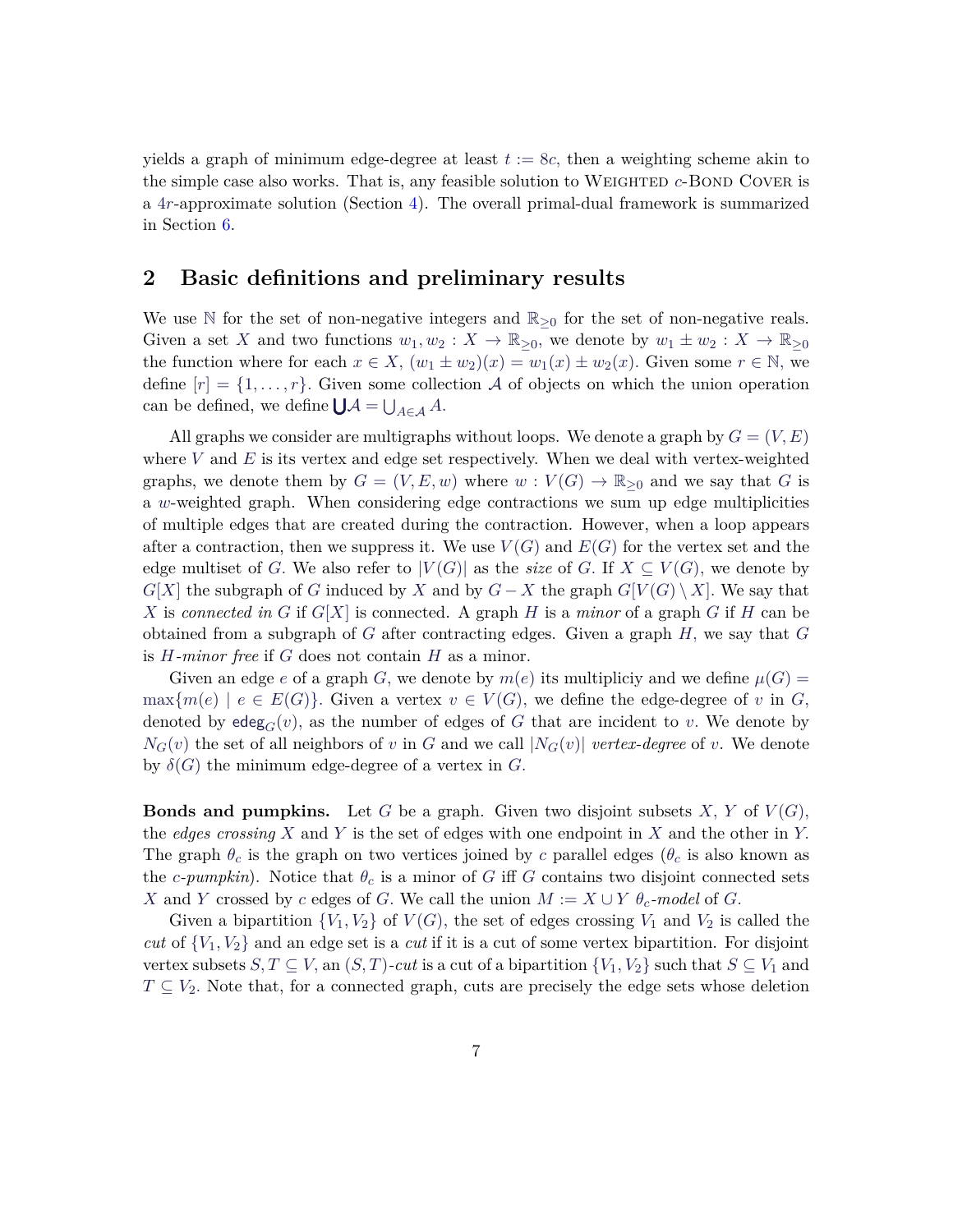strictly increases the number of connected components. A *block* of a graph *G* is either an isolated vertex (a vertex of vertex-degree 0) or a bridge or a biconnected component of *G.*

A minimal non-empty cut is known as a bond in the literature. We remark that the bonds of *G* are precisely the circuits of the cographic matroid of *G.* Given a positive integer *c,* a *c-bond* of a graph *G* is any minimal cut of *G* of size at least *c.* Notice that if a (*X, Y* )-cut of a graph *G* is a bond and  $X \cup Y = V(G)$ , then both *X* and *Y* are connected sets of *G*. The problem of finding the maximum *c* for which a graph *G* contains a *c*-bond has been examined both from the approximation  $[18, 28]$  $[18, 28]$  $[18, 28]$  and the parameterized point of view  $[20]$ . We next see how a *c*-bond is related to a  $\theta_c$ -model.

<span id="page-7-0"></span>*Observation* 3. For every  $c \in \mathbb{N}$ , a graph *G* contains  $\theta_c$  as a minor iff it has a *c*-bond.

*Proof.* Consider a  $\theta_c$ -model  $M = X \cup Y$  where X and Y are two disjoint connected vertex sets of *G,* with at least *c* edges crossing *X* and *Y.* For every vertex *v* in the same connected component *C* as  $X \cup Y$ , add *v* to either of *X* or *Y* in which *v* has a neighbor. Let  $X'$  and *Y*<sup>*V*</sup> be the resulting sets with  $X \subseteq X'$  and  $Y \subseteq Y'$ , and let *F* be the edge set crossing  $X'$ and *Y'*. Clearly *F* is the cut of  $(X', V \setminus X')$ .

To show that *F* is a *c*-bond, suppose that the cut  $F'$  of a bipartition  $(A, B)$  of *V* is a subset of *F*. If  $\emptyset \neq A \cap X' \cap C \subseteq X' \cap C$ , then the cut of  $(A, B)$  contains all the edges crossing  $X' \cap C \cap A$  and  $(X' \cap C) \setminus A$ . Since  $X' \cap C$  is connected, there is at least one edge *e* crossing  $X' \cap C \cap A$  and  $(X' \cap C) \setminus A$ . Because *e* is an edge whose both endpoints belong to  $X' \cap C$ , it follows  $e \in F' \setminus F$ , a contradiction. Therefore, either  $A \cap X' \cap C = \emptyset$  or *A*∩*X*<sup> $\prime$ </sup>∩*C* = *X*<sup> $\prime$ </sup>∩*C* holds, and likewise either *B*∩*Y*<sup> $\prime$ </sup>∩*C* = ∅ or *B*∩*Y*<sup> $\prime$ </sup>∩*C* = *Y*<sup> $\prime$ </sup>∩*C* holds. It follows that  $F'$  is either an empty set or equals  $F$ , thus proving that  $F$  is a  $c$ -bond. The backward direction is straightforward from that *F* takes all its edges from a single connected component of *G.*  $\Box$ 

**Treewidth.** A *tree decomposition* of a graph *G* is a pair  $(T, \chi)$ , where *T* is a tree and  $\chi: V(T) \to 2^{V(G)}$  such that:

- 1.  $\bigcup_{q \in V(T)} \chi(q) = V(G),$
- 2. for every edge  $\{u, v\} \in E$ , there is a  $q \in V(T)$  such that  $\{u, v\} \subseteq \chi(q)$ , and
- 3. for every vertex  $v \in V(G)$ , the set  $\{t \in V(T) \mid v \in \chi(t)\}$  is connected in *T*.

The *width* of a tree decomposition  $(T, \chi)$  is max $\{|\chi(q)| \mid q \in V(T)\} - 1$ . The treewidth of *G* is the minimum width over all tree decompositions of *G.*

We need the following two observations. Observations (i) and (ii) follow from the combinatorial results of [\[38\]](#page-24-10) and [\[16\]](#page-22-7) respectively.

<span id="page-7-1"></span>**Proposition 4.** For every positive integer c and every  $\theta_c$ -minor free multigraph G, it holds *that (i)*  $|E(G)| \leq 2c \cdot |V(G)|$  *and (ii) G has treewidth less than* 2*c*.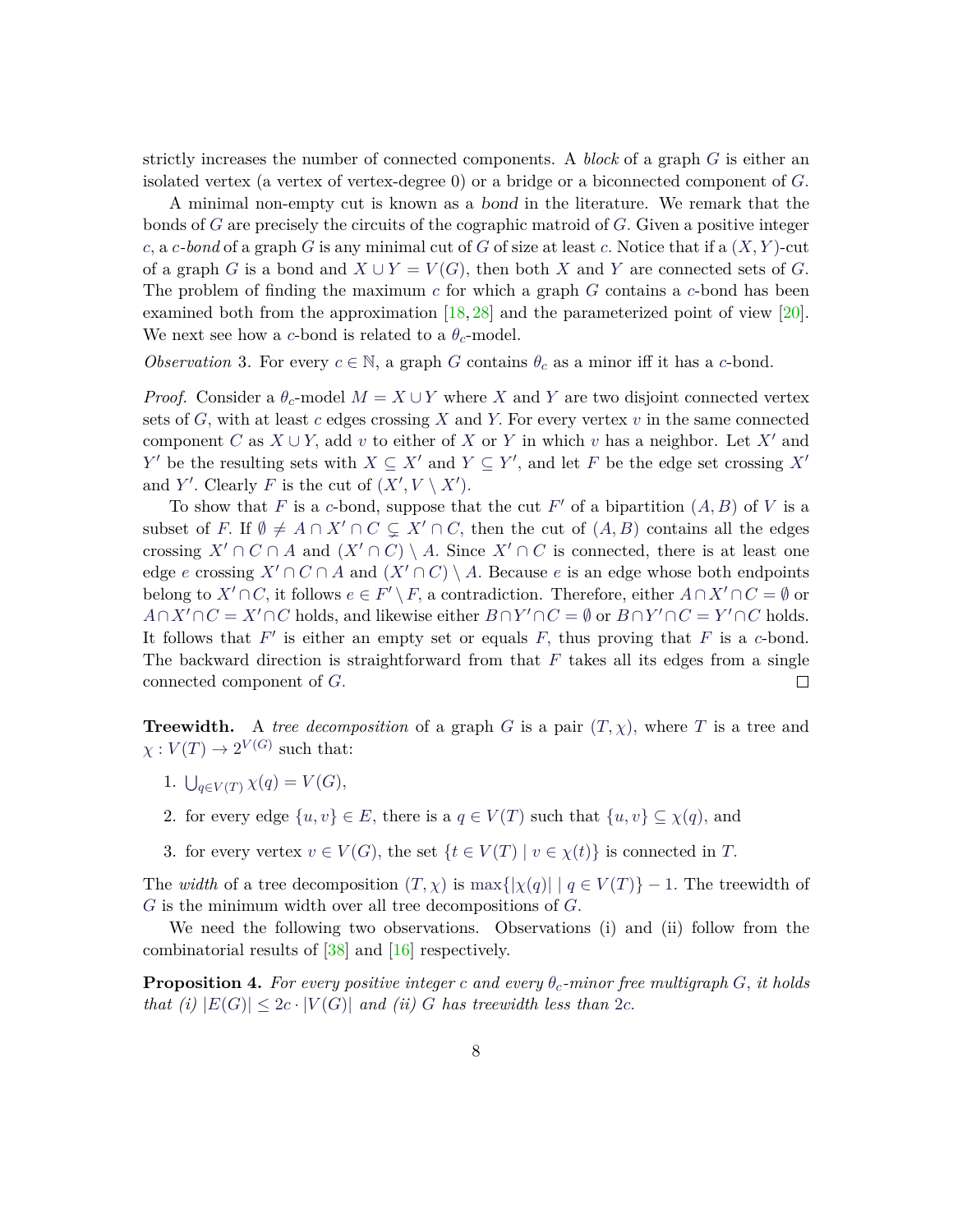**Covering bonds.** Given a set  $S \subseteq V(G)$ , we say that *S* is a *c*-bond cover of *G* if  $G - S$ is  $\theta_c$ -minor free. Notice that *S* is a *c*-bond cover iff  $G \setminus S$  does not contain a *c*-bond. Given a weighted graph  $G = (V, E, w)$  with  $w: V(G) \to \mathbb{R}_{\geq 0}$ , a *minimum weight c-bond cover* of *G* is a *c*-bond cover *S* where the weight of *S*, defined as  $w(S) := \sum_{v \in S} w(v)$ , is minimized.

We consider the following optimization problem for every positive integer *c.*

Weighted *c*-Bond Cover Input: a vertex weighted graph  $G = (V, E, w)$ . Solution: a minimum weight *c*-bond cover of *G.*

The next proposition follows by applying the general algorithmic results of [\[12\]](#page-22-8) on the graph  $\theta_c$ , taking into account [Observation 3.](#page-7-0)

<span id="page-8-0"></span>**Proposition 5.** *For every two positive integers c, t there exists a uniformly linear-time algorithm that, given a positive integer c and a w-weighted n-vertex graph G of treewidth at most t, outputs a minimum weight c-bond cover of G.*

**Cluster collections.** Let *G* be a graph. A *cluster collection* of *G* is a non-empty collection  $\mathcal{C} = \{C_1, \ldots, C_r\}$  of pairwise disjoint non-empty connected subsets of  $V(G)$ . In case  $\bigcup \mathcal{C} = V(G)$  we say that C is a *cluster partition* of G. The *capacity* of a cluster collection C is the maximum number of vertices of a cluster in C. We use the notation  $G/C$  for the multigraph obtained from  $G[\bigcup C]$  by contracting all edges in  $G[C_i]$  for each  $i \in \{1, ..., r\}$ *.* Given a cluster  $C \in \mathcal{C}$  we denote by  $ext_{\mathcal{C}}(C)$  (or simply  $ext(C)$ ) the set of edges with one endpoint in *C* and the other not in *C.*

<span id="page-8-1"></span>**Lemma 6.** Let *Z* be a multigraph where  $\mu(Z) < c$  and let  $\{A, B\}$  be a partition of  $V(Z)$ *such that each vertex in A has edge-degree at least k, B is an independent set of Z, and each vertex in B has vertex-degree at least 2. Then Z has a cluster collection* C *where each vertex in A belongs in exactly one cluster, no cluster has more than k* + 1 *vertices, and each vertex of* C *has edge-degree at least*  $k/c$  *in*  $Z[\bigcup \mathcal{C}]$ *.* 

*Proof.* Let  $a \in A$  and let  $b \in N_G(a) \cap B$ . Observe that *G* has less than *c* edges between *a* and *b* and at least one edge between *b* and some vertex in  $A \setminus \{a\}$ . Using this fact, observe that we can pick a subset  $B_a$  of  $N_G(a) \cap B$  of at most *k* vertices such that at least  $k/c$ edges of *G* have exactly one endpoint in  $\{a\} \cup B_a$  and the other point in  $A \setminus a$ . In fact we can greedily pick such a set  $B_a$  for every  $a \in A$  in a way that if  $a \neq a'$  then  $B_A \cap B_{a'} = \emptyset$ , and for each  $a \in A$ , there are at least  $k/c$  edges between  $a \cup B_a$  and  $\bigcup \mathcal{C} \setminus (\{a\} \cup B_a)$ , where  $C := \{a \cup B_a \mid a \in A\}$ . Let us begin with  $B_a = \emptyset$  for every  $a \in A$ . Suppose there exists a vertex  $a \in A$  with less than  $k/c$  edges with one endpoint in  $a \cup B_a$  and another in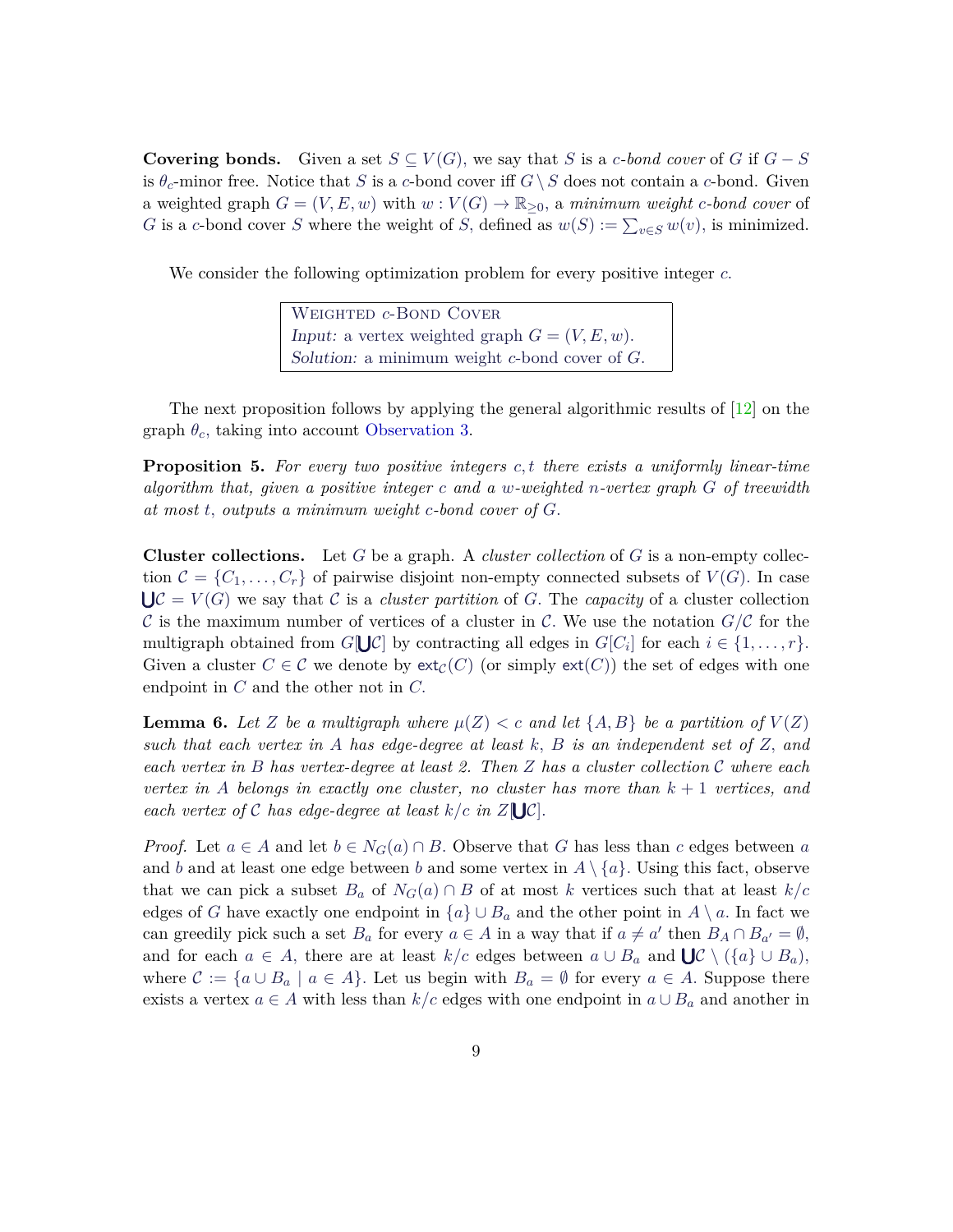$\bigcup \mathcal{C} \setminus (\{a\} \cup B_a)$ . Let *p* be the number of edges between *a* and  $\bigcup \mathcal{C} \setminus (\{a\} \cup B_a)$ . Due to the edge-degree lower bound on a, there are at least  $k - p > 0$  edges between a and  $B \setminus \bigcup \mathcal{C}$ . Update  $B_a$  to a minimal subset of  $B \setminus \bigcup \mathcal{C}$  so that there are at least  $k - p$  edges between *a* and *B*<sub>*a*</sub>. Now there are at least  $p + (k - p)/c \ge k/c$  edges with exactly one endpoint in  ${a} \cup B_a$  and another in  $\bigcup \mathcal{C} \setminus ({a} \cup B_a)$ . Therefore, we can continue the procedure until the cluster collection  $C = \{ \{a\} \cup B_a \mid a \in A \}$  at hand has the desired property.  $\Box$ 

**Detecting and covering** *c***-outgrowths.** Given a graph *G,* a *c*-outgrowth of *G* is a triple  $\mathbf{K} = (K, u, v)$  where  $u, v$  are distinct vertices of *G*, *K* is a component of  $G \setminus \{u, v\}$ ,  $N_G(V(K)) = \{u, v\}$ , and the graph, denoted by  $K^{(x,y)}$ , obtained from  $G[V(K) \cup \{u, v\}]$  if we remove all edges with endpoints *u* and *v* is  $\theta_c$ -minor free. The *size* of a *c*-outgrowth of *G* is the size of *K.*

We say that a graph *G* is *c*-reduced if every *c*-outgrowth  $(K, u, v)$  of *G* has size at most  $c-1$ . Clearly, if *G* is 1-reduced then *G* has no *c*-outgrowth for any  $c \geq 1$ .

<span id="page-9-0"></span>**Lemma 7.** For every two positive integers  $c, c'$ , there exists a uniformly polynomial-time *algorithm that given and an n-vertex graph G, outputs, if exists, a c-outgrowth* (*K, u, v*) *of*  $size c'.$ 

*Proof.* The algorithm considers, for every two distinct vertices  $x, y \in V(G)$ , all the components of  $G - \{x, y\}$  of size *c*'. For each such triple  $(K, x, y)$  the algorithm checks whether  $(K, x, y)$  is a *c*-outgrowth, that is whether the graph  $K^{(x,y)}$  is  $\theta_c$ -minor-free. This can be checked using the algorithm of [\[14\]](#page-22-9), which runs in time linear in *n*. Notice that if  $K^{(x,y)}$  has treewidth  $> 2c$ , then it follows from [Proposition 4.](#page-7-1)ii that  $K^{(x,y)}$  is not  $\theta_c$ -minor-free. In case  $K^{(x,y)}$  has treewidth at most 2*c*, then one may verify whether  $(K, x, y)$  is a *c*-outgrowth by using the algorithm [Proposition 5:](#page-8-0) just check whether the minimum *c*-bond cover of  $K^{(x,y)}$  has size zero.  $\Box$ 

<span id="page-9-1"></span>**Lemma 8.** *For every positive integer c, there exists a uniformly linear-time algorithm that given a c-outgrowth*  $\mathbf{K} = (K, u, v)$ *, and integer*  $i \in \{0, \ldots, c - 1\}$ *, and a vertex weighting*  $w: V(K) \to \mathbb{R}$ , *outputs a minimum weight subset S of*  $V(K)$  *such that*  $K^{(u,v)} \setminus S$  *does not contain any*  $\theta_{i+1}$ *-model*  $M = X \cup Y$  *with u and v in different sets in*  $\{X, Y\}$ 

*Proof.* In order to compute the required set *S* consider the graph *G* obtained by  $K^{(u,v)}$ after joining *u* and *v* with *c* parallel edges. Then extend the weighting of *w* to one on  $V(G)$ by assigning sufficiently large weights to *u* and *v*, e.g.  $w(u) := w(v) := \sum_{x \in V(K)} w(x)$ . Notice that *G* is  $\theta_{2c}$ -minor free, therefore, by [Proposition 4.](#page-7-1)ii, it has treewidth at most 4*c*. Then run the algorithm of [Proposition 5](#page-8-0) for  $c := c + i + 1$  and  $t := 2c$  and output a minimum weight set *S* such that  $G \setminus S$  is  $\theta_{c+i+1}$ -minor free. Notice that, because  $K^{(u,v)}$  is already  $\theta_c$ -minor free and because we added *c* parallel edges, it follows that  $K^{(u,v)} \setminus S$  does not contain a  $\theta_{i+1}$ -model  $M = X \cup Y$  with *u* and *v* in different sets in  $\{X, Y\}$  if and only if  $G \setminus S$  is  $\theta_{c+i+1}$ -minor free. Therefore the output *S* is indeed the required set. □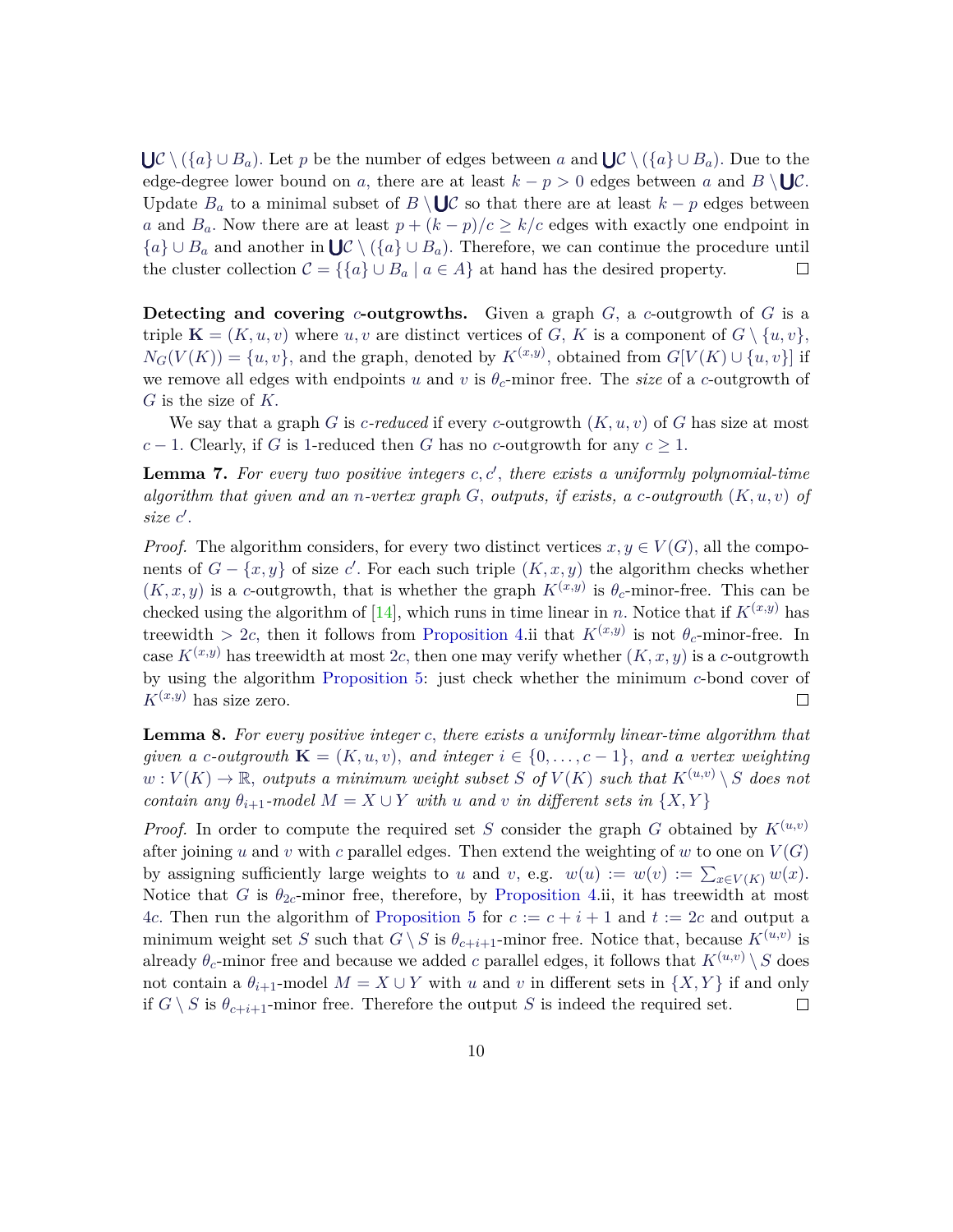In the statements of [Proposition 5,](#page-8-0) [Lemma 7,](#page-9-0) and [Lemma 8,](#page-9-1) the term *uniformly linear/polynomial* indicates that it is possible to construct an algorithm of running time  $O_q(n^z)$  for some universal constant *z* (where  $z = 1$  in case of a linear algorithm) and where q constructively depends only on the other constants (that is  $c, c',$  or  $t$ ). We stress that in the statements of our results we did not make any effort to optimize the running of the claimed polynomial algorithm.

#### <span id="page-10-0"></span>**3 A structural theorem**

In this section we prove the following structural result.

**Theorem 2.** There is a [f](#page-5-0)unction  $f_1(c,t): \mathbb{N}^2 \to \mathbb{N}$  such that, for every two positive integers *c, t, there is a uniformly polynomial time algorithm that, given as input a graph G, outputs one of the following:*

- *1. a c-outgrowth of size at least c, or*
- 2. *a*  $\theta_c$ -model *M o[f](#page-5-0) G of size at most*  $f_1(c,t)$ *, or*
- *3. a cluster collection*  $C$  *o[f](#page-5-0)*  $G$  *of capacity at most*  $f_1(c, t)$  *such that*  $\delta(G/C) \geq t$ , *or*
- 4. *a report that*  $G$  *is*  $\theta_c$ -minor free.

The proof of Theorem [2](#page-4-2) is based on the following lemma, whose proof follows closely the construction and some of the arguments of [\[32,](#page-24-8) Lemma 4.10]. In the proof we present the points that differentiate our proof from the one of  $[32, \text{Lemma } 4.10].$  $[32, \text{Lemma } 4.10].$ 

<span id="page-10-2"></span><span id="page-10-1"></span>**Lemma 9.** *There is a function*  $f_2 : \mathbb{N}^2 \to \mathbb{N}$  *such that for every two positive integers*  $c, t$ , *there is a uniformly polynomial time algorithm that, given as input an* 1*-reduced graph G, outputs either a*  $\theta_c$ -model M o[f](#page-10-1) G of size at most  $f_2(c, t)$ , or some cluster collection C of G *o[f](#page-10-1) capacity at most*  $f_2(c, t)$  *and such that*  $\delta(G/\mathcal{C}) \geq t$ , *or a report that G is*  $\theta_c$ -*minor free.* 

*Proo[f](#page-10-1).* Let  $f_2(c,t) := \min\{k^r + k + 1, r + r(k-1)k^r\}$ , where  $k := c \cdot t$  and  $r := (2c)^{2c} \cdot k$ . We also use  $\ell := f_2(c, t)$  $\ell := f_2(c, t)$  $\ell := f_2(c, t)$ .

First of all, we may assume that all edges have multiplicity less than *c,* as otherwise the endpoints of such an edge would be the desired  $\theta_c$ -model of *G*. Also we may assume that all blocks of *G* contain some  $\theta_c$ -model. If not, we apply the proof to the updated *G* taken by removing all vertices of these blocks that are not cut-vertices (take into account that the union of  $\theta_c$ -free blocks is also  $\theta_c$ -free). We refer to this last assumption as the block assumption.

Let *W* be the set of vertices of *G* with edge-degree at least *k.* We next consider a maximal collection  $\mathcal P$  of pairwise vertex-disjoint induced subgraphs of  $G - W$ , each isomorphic to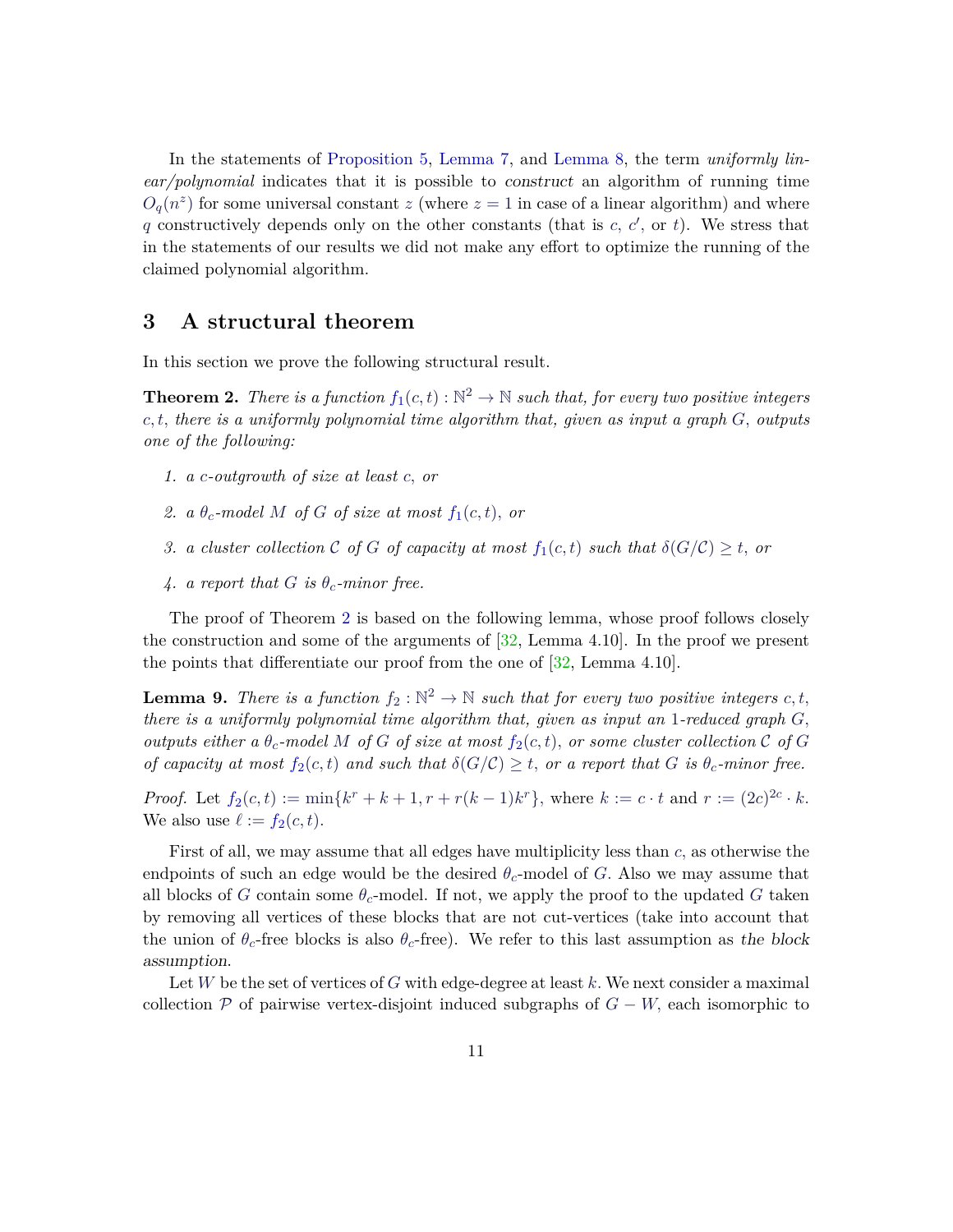a multipath on exactly *r* vertices (a *multipath* is a connected graph *P* that, when we suppress the multiplicity of its edges, gives a path). Let  $C$  be the set of components of  $G-(W\cup V(\bigcup \mathcal{P}))$ . Observe that each graph in C has diameter at most  $r-1$  and maximum edge-degree at most  $k-1$ , therefore each graph in C has at most  $k^r$  vertices. We refer to the subgraphs of *G* that belong in  $\mathcal C$  (resp.  $\mathcal P$ ) as *the*  $\mathcal C$ *-clusters* (resp.  $\mathcal P$ -clusters) of *G* (see [Figure 1\)](#page-11-0).

<span id="page-11-0"></span>

Figure 1: A visualisation of the set *W*, the  $P$ -clusters, and the  $C$ -clusters in the proof of [Lemma 9.](#page-10-2)

Let now  $K = G/(\mathcal{C} \cup \mathcal{P})$ , i.e., we contract in *G* the *C*-clusters and the *P*-clusters. Let  $v_C$ (resp.  $v_P$ ) be the result of the contraction of C-cluster  $C \in \mathcal{C}$  (resp. P-cluster  $P \in \mathcal{P}$ ) in *K*. We define  $V_c = \{v_C \mid C \in \mathcal{C}\}, V_p = \{v_P \mid P \in \mathcal{P}\}.$  Observe that  $\{W, V_c, V_p\}$  is a partition of  $V(K)$  and that  $V_c$  is an independent set of K. Also, according to [\[32\]](#page-24-8), either it is possible to find in polynomial time some  $\theta_c$ -model of *G* of size at most  $\max\{k^r + 1, r + 1, 2r, k^r + r\} \leq \ell$ or we may assume that  $\mu(K) < c$ . We assume the later. Moreover, we may also assume that  $\forall C \in \mathcal{C}$  vdeg<sub>*K*</sub>(*v<sub>C</sub>*) ≥ 1, otherwise, by the block assumption, a  $\theta_c$ -model of size  $k^r \leq \ell$ can be found in *C.*

We further partition the C-clusters as follows: Let  $C \in \mathcal{C}$ . If the vertex-degree of  $v_C$  is one in *K,* then we say that *C* is a *bad* C-cluster of *G,* otherwise we say that *C* is a *good* C-cluster of G. This gives rise to the partition  $\{\mathcal{C}^{\text{good}}, \mathcal{C}^{\text{bad}}\}$  of C by and the corresponding partition  $\{V_c^{\text{good}}, V_c^{\text{bad}}\}$  of  $V_c$ . Recall that every vertex in  $V_c^{\text{bad}}$  has exactly one neighbor in *K*. Moreover, this neighbor should be some vertex of  $V_p$ . Indeed, if this neighbor is a vertex in *W* then by the block assumption we may find some some  $\theta_c$ -model in *G* of size  $\leq k^r + 1 \leq \ell$  and we are done.

Let *v* be a vertex of some  $P$ -cluster of *G*. We say that *v* is a *black* vertex of *P* if, in *G*, all its neighbors outside *P* are vertices of bad *C*-clusters, i.e.,  $N_G(v) \setminus V(P) \subseteq V(\bigcup \mathcal{C}^{bad})$ . If a vertex of *P* is not black then it is *white*. According to [\[32,](#page-24-8) Claim 4], either one can find, in polynomial time, a  $\theta_c$ -model of *G* of size at most  $r + r(k-1)k^r \leq \ell$  or there is no P-cluster that, being a multipath, contains  $(2c)^{2c}$  consecutive black vertices. This implies that we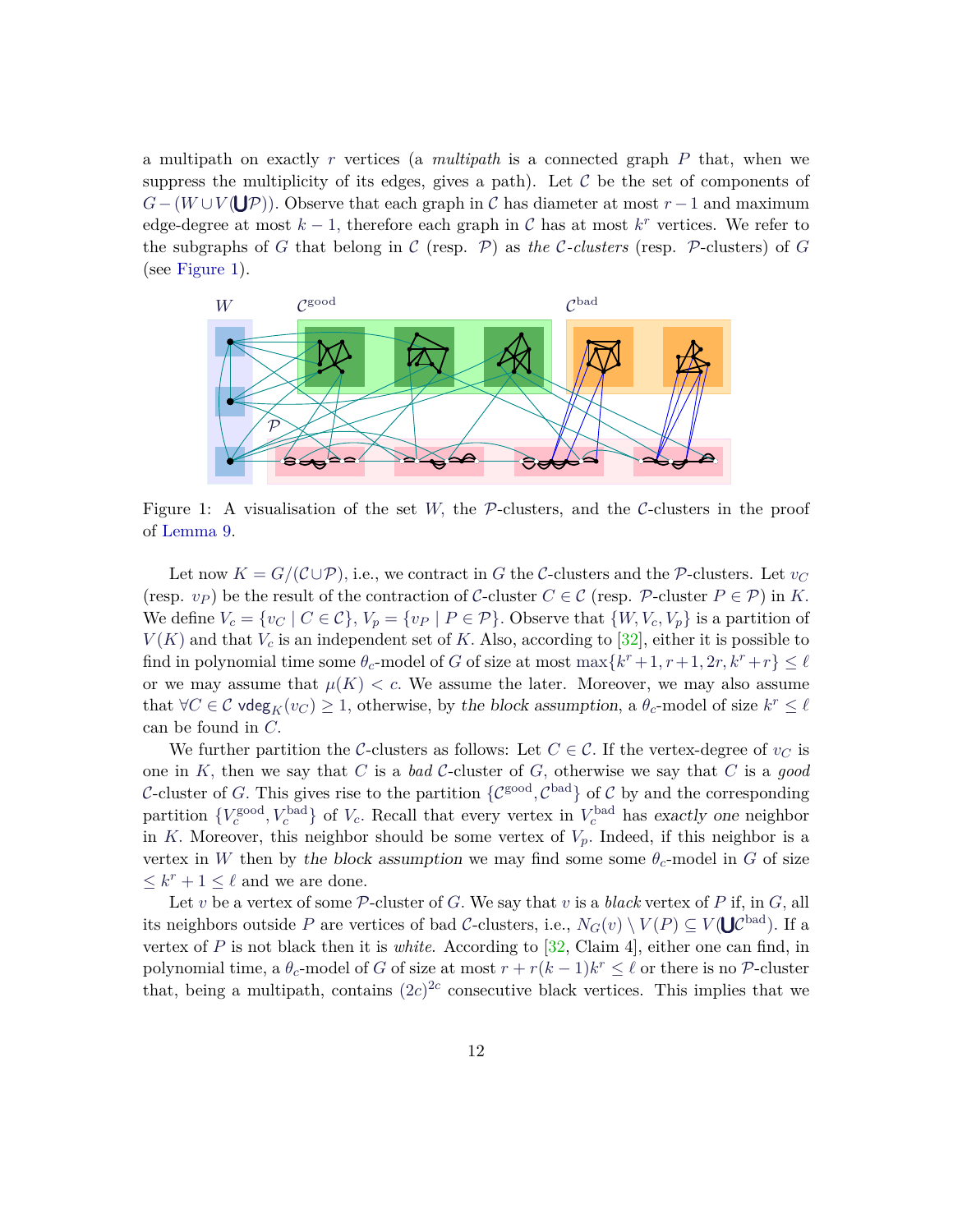may assume that every P-cluster contains at least  $k = \frac{r}{Qc}$  $\frac{r}{(2c)^{2c}}$  white vertices. Observe that

$$
\mathcal{C}' = \{\{w\} \mid w \in W\} \cup \{V(P) \mid v_P \in V_p\} \cup \{V(C) \mid v_C \in V_c^{\text{good}}\}
$$

forms a cluster collection of *G* of capacity  $\leq k^r$  where we can see  $v_P$  (resp.  $v_C$ ) as the result of the contraction of the P-cluster  $V(P)$  (resp. the good C-cluster  $V(C)$ ). As we have seen above, every vertex  $v_P$  has edge-degree at least  $k$  in  $G/C'$ . Moreover, less than  $c$  edges may exist between each pair of the clusters of  $\mathcal{C}'$ , otherwise we obtain a  $\theta_c$ -model in *G* of size at most  $2k^r \leq \ell$ . This means that  $\mu(G/C') < c$ . As  $Z := G/C'$  satisfies the conditions of [Lemma 6](#page-8-1) for  $A := W \cup V_p$  and  $B := V_c^{\text{good}}$ , we have that there exists a cluster collection  $\mathcal{C}''$ of *Z* where each vertex  $w \in W \cup V_p$  belongs in exactly one cluster  $C_w$ , no cluster has more than  $k+1$  vertices, and each vertex of  $Z/C''$  has edge-degree at least  $k/c$ . As a last step, we further merge the clusters in  $\mathcal{C}'$  as indicated by the cluster collection  $\mathcal{C}''$  of  $G/\mathcal{C}'$  (during this merging, the clusters of  $\mathcal{C}'$  that do not correspond to vertices in  $G/\mathcal{C}'$  are discarded). That way we obtain a cluster collection  $\mathcal{C}'''$  of *G* of capacity  $\leq k^r + k + 1 \leq \ell$  and where  $\delta(G/C'') \ge k/c = t$  as required.  $\Box$ 

We are now in position to give the proof of [Theorem 2.](#page-4-2)

*Proof of [Theorem 2.](#page-4-2)* Let  $f_1(c,t) := c \cdot f_2(c,t)$  $f_1(c,t) := c \cdot f_2(c,t)$ , where  $f_2$  is the function of [Lemma 9.](#page-10-2) By applying [Lemma 7,](#page-9-0) we may assume that every *c*-outgrowth of *G* has size smaller than *c.* We call such an *c*-outgrowth  $(K, u, v)$ , of size  $\lt c$ , *maximal* if there is no other *c*outgrowth  $(K', u', v')$ , of size  $\lt c$ , where  $V(K') \cup \{u', v'\}$  is a proper subset of  $V(K) \cup \{u, v\}$ . Also we call a collection  $K$  of *c*-outgrowths of size  $\lt c$  *complete* if for every two distinct  $(K, u, v), (K', u', v') \in \mathcal{K}, V(K) \cap V(K') = \emptyset$ . Let now  $\mathcal{K}$  be some complete collection of maximal outgrowths of *G*. Notice that  $K$  can be computed in polynomial time by greedily including in it maximal *c*-outgrowths  $(K', u', v')$  of *G*, of size  $\lt c$  as long as the completeness condition is not violated.

Starting from  $G$ , we construct an auxiliary graph  $G'$  as follows: for each  $c$ -outgrowth  $\mathbf{K} = (K, u, v) \in \mathcal{K}$ , we remove  $V(K)$  and introduce a new edge whose multiplicity  $i_{\mathbf{K}}$  is the maximum *i* such that  $K^{(u,v)}$  contains a  $\theta_i$ -model  $M = X \cup Y$  with *u* and *v* in different sets in  $\{X, Y\}$  (the multiplicity  $i_K$  is summed up to the so far multiplicity). The value of  $i_{\mathbf{K}}$  can be computed using the the algorithm of [Lemma 8](#page-9-1) because it is equal to the minimum  $i \in \{0, \ldots, c-1\}$  for which this algorithm returns the empty set. Notice that  $\mu(G') < c$ , otherwise we can [f](#page-10-1)ind in *G* a  $\theta_c$ -model of at most  $c^2 \leq c \cdot f_2(c, t)$  vertices (recall that each edge in  $G'$  is either an edge of  $G$  or may correspond to an  $c$ -outgrowth of size  $\langle c \rangle$ . By the maximality and the completeness of the *c*-outgrowths of K it follows that  $G'$  is an 1-reduced graph. Therefore, we can apply [Lemma 9](#page-10-2) on  $G'$  and obtain either a  $\theta_c$ -model M' o[f](#page-10-1) *G*' of size at most  $f_2(c,t)$  or some cluster collection  $\mathcal{C}'$  of  $G'$  of capacity at most  $f_2(c, t)$  $f_2(c, t)$  and where  $\delta(G'/C') \geq t$ .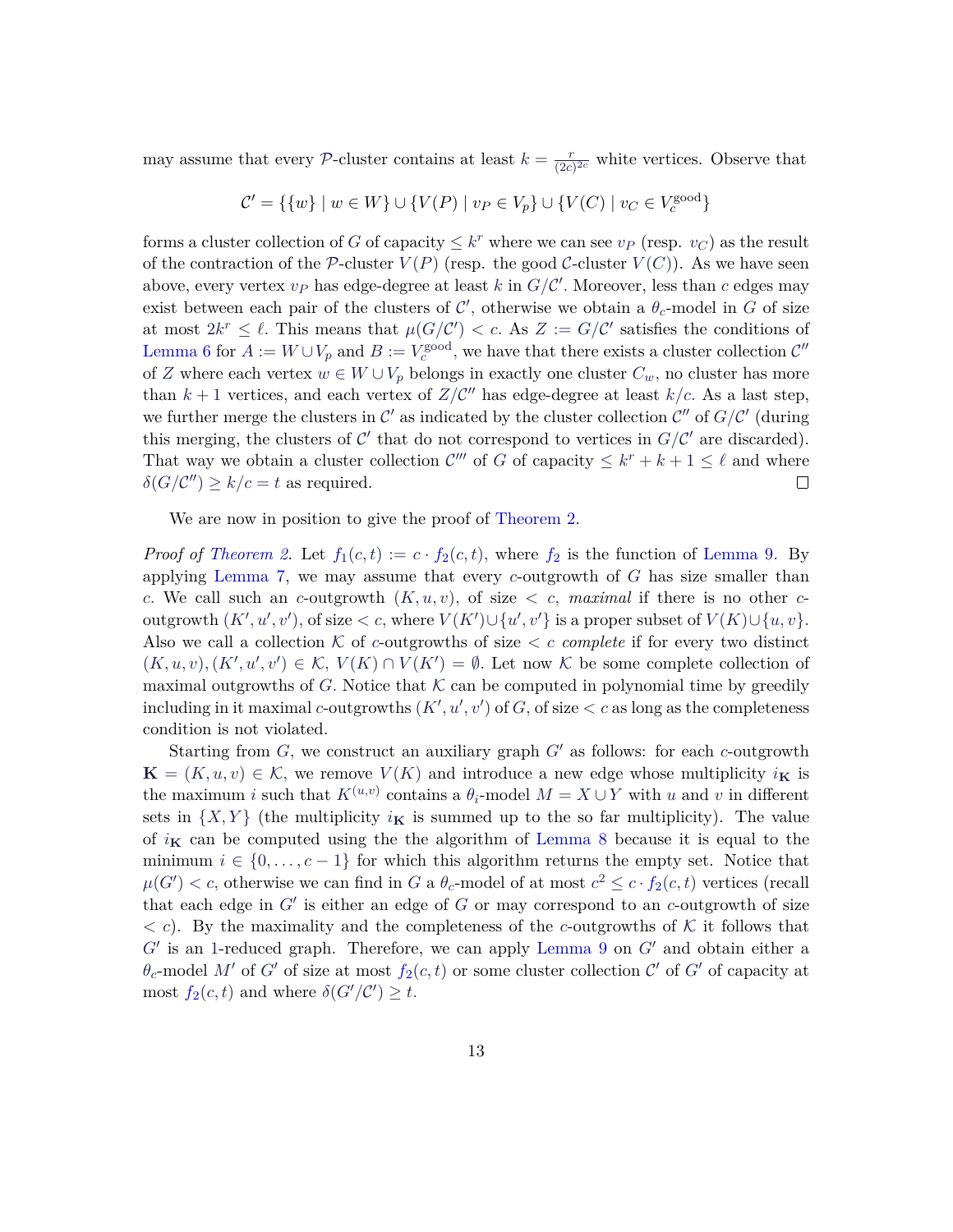If the output of [Lemma 9](#page-10-2) is a  $\theta_c$ -model M' o[f](#page-10-1) G' of size at most  $f_2(c, t)$ , then this gives rise to a  $\theta_c$ -model M o[f](#page-10-1) G of size at most  $c \cdot f_2(c, t)$ . In case [Lemma 9](#page-10-2) gives some cluster collection  $\mathcal{C}'$  o[f](#page-10-1)  $G'$  of capacity at most  $f_2(c, t)$  then  $\mathcal{C}'$  can be straightforwardly transformed to a cluster collection C o[f](#page-10-1) G of capacity at most  $c \cdot f_2(c, t)$  where  $\delta(G/\mathcal{C}) \geq \delta(G'/\mathcal{C}') \geq t$ , as required.  $\Box$ 

### <span id="page-13-0"></span>**4 The weighting scheme**

Let *G* be a graph and let *C* be a cluster partition of *G* of capacity at most *r*. Let also *G* be an instance of *c*-Bond Cover for some positive integer *c*. We define the vertex weighting function  $w_{\mathcal{C}} : V(G) \to \mathbb{R}_{\geq 0}$  so that if  $v \in C \in \mathcal{C}$ , then

<span id="page-13-2"></span>
$$
w_{\mathcal{C}}(v) = \frac{|\text{ext}(C)|}{|C|}.
$$
 (1)

When C is clear from the context, we simply write *w* instead  $w_c$ . The main result of this section is that, with respect to the weight function *w* in [Equation 1,](#page-13-2) every *c*-bond covering of *G* is a 4*r*-approximation.

<span id="page-13-1"></span>**Lemma 10.** *Let c be a non negative integer, G be a graph, r be a positive integer,* C *be a connected partition of G of capacity at most r* and such that  $\delta(G/\mathcal{C}) \geq 8c$ , and  $w : V(G) \rightarrow$ R≥<sup>0</sup> *be a vertex weighting function as in* [Equation 1](#page-13-2)*. Then for every c-bond covering X of G, it holds that*

$$
\frac{1}{2r} \cdot |E(G/C)| \le \sum_{v \in X} w(v) \le 2 \cdot |E(G/C)|.
$$

*Proof.* For the upper bound, note that  $\sum_{v \in X} w(v) = \sum_{v \in X}$  $\frac{|\text{ext}(C)|}{|C|}$  ≤  $\sum_{C \in \mathcal{C}}$   $\sum_{v \in C}$  $\frac{|\text{ext}(C)|}{|C|} =$  $\sum_{C \in \mathcal{C}} |\text{ext}(C)| = \sum_{x \in V(G/\mathcal{C})} \text{edge}_{G/\mathcal{C}}(x) = 2 \cdot |E(G/\mathcal{C})|.$ 

For the lower bound, let *X* be a *c*-bond covering of *G* and let  $F = V(G) \setminus X$ ,  $\mathcal{C}_X =$  ${C \in \mathcal{C} \mid C \cap X \neq \emptyset}$ , and  $\mathcal{C}_F = \mathcal{C} \setminus \mathcal{C}_X$ . Since  $\delta(G/\mathcal{C}) \geq 8c$ , we obtain that  $|E(G/\mathcal{C})|/2 \geq$  $2c \cdot |V(G/C)| = 2c \cdot |\mathcal{C}|$ . We claim that  $\sum_{C \in \mathcal{C}_X} |\text{ext}(C)| \ge |E(G/\mathcal{C})|/2$ . Indeed, if this is not the case then, by the fact that  $|E(G/C)| \leq |E(G[F]/C_F)| + \sum_{C \in \mathcal{C}_X} |\text{ext}(C)|$ , we have that  $|E(G[F]/\mathcal{C}_F)| > |E(G/\mathcal{C})|/2 \geq 2c \cdot |\mathcal{C}| \geq 2c \cdot |\mathcal{C}_F|$  and this last inequality, from [Proposition 4.](#page-7-1)i, gives that  $\theta_r$  is a minor of  $G/C_F$  which is a minor of  $G[F]$ , a contradiction. Therefore, since each set in  $\mathcal{C}_X$  contains at least one vertex of  $X$ ,

$$
\sum_{v \in X} w(v) \ge \sum_{C \in \mathcal{C}_X} \frac{|\text{ext}(C)|}{|C|} \ge \frac{1}{r} \sum_{C \in \mathcal{C}_X} |\text{ext}(C)| \ge \frac{|E(G/C)|}{2r},
$$

which proves the lower bound.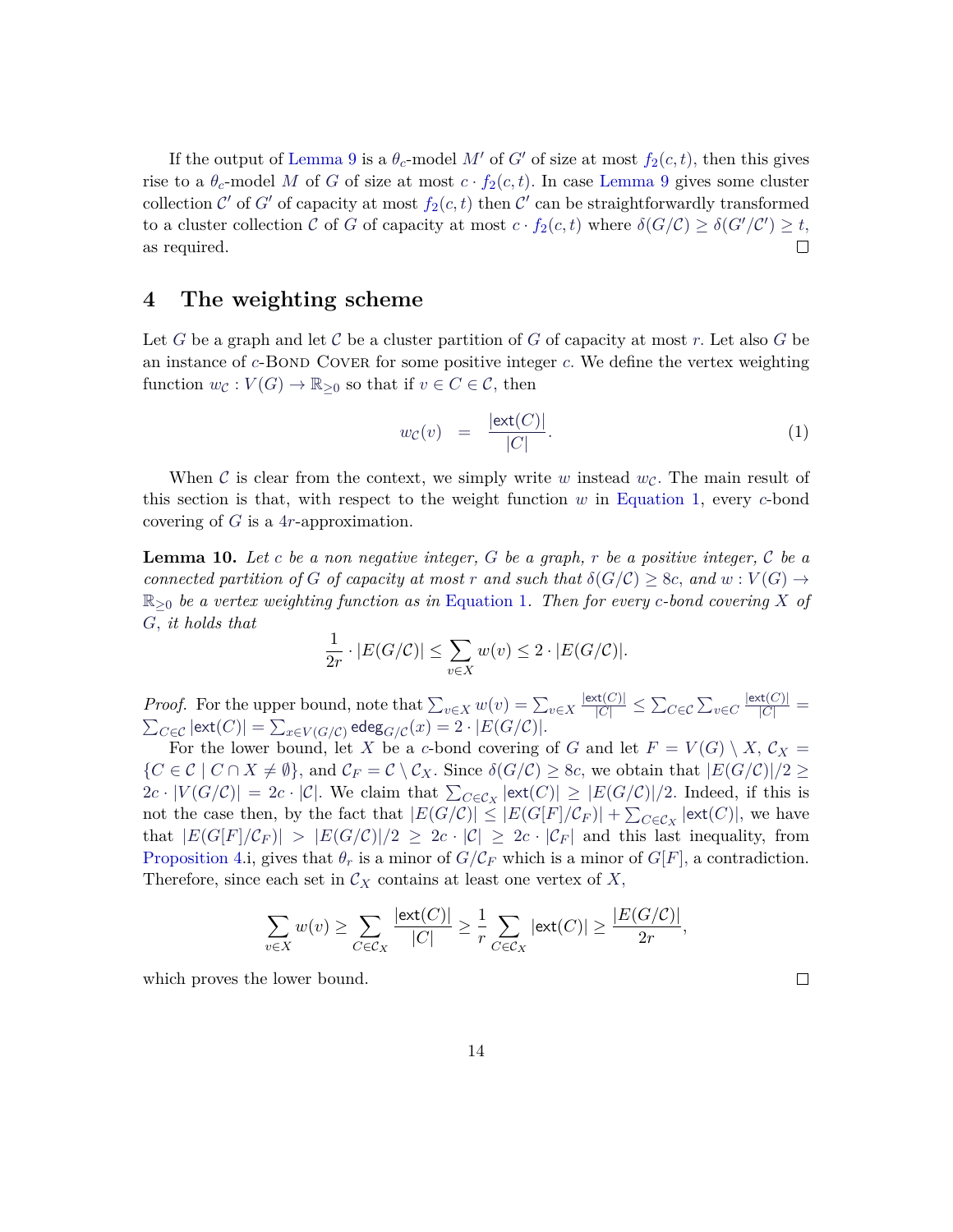### <span id="page-14-0"></span>**5 Replacing outgrowths**

In this section, we present our *c*-outgrowth replacer. Given a *w*-weighted graph *G,* we denote by  $\mathsf{opt}_c(G)$  (or, for simplicity,  $\mathsf{opt}(G)$ ) the weight of an optimal solution for WEIGHTED *c*-Bond Cover on *G.* The main result of the section is as follows.

<span id="page-14-3"></span>**Lemma 11.** *For every positive integer c, there is a uniformly polynomial time algorithm that, given a w*-weighted graph *G* and a *c*-outgrowth  $\mathbf{K} = (K, u, v)$  of *G,* outputs a weighted *graph*  $G'$  *where* **K** *is replaced by another c*-outgrowth  $\mathbf{K}' = (K', u, v)$  *of size at most*  $c - 1$ *such that*

- *1.*  $opt(G) = opt(G')$ *.*
- 2. *Given a c*-bond cover  $S' \subseteq V(G')$  of  $G'$ , one can construct in polynomial time a c-bond *cover*  $S \subseteq V(G)$  *of G such that*  $w(S) \leq w(S')$ *.*

*In particular, an*  $\alpha$ -approximate solution for  $G'$  implies an  $\alpha$ -approximate solution for  $G$ .

*Proof.* For  $i \in \{0, \ldots, c-1\}$ , let  $K_i^{(u,v)}$  $\mathbf{F}_i^{(u,v)}$  be the graph obtained from  $K^{(u,v)}$  by adding *i* edges connecting *u* and *v*. Obviously  $K_0^{(u,v)}$  $b_0^{(u,v)}$  equals  $K^{(u,v)}$ . Let also  $T_i \subseteq V(K)$  be a minimum weight set contained in  $V(K)$  such that  $K_i^{(u,v)} - T_i$  is  $\theta_c$ -minor-free, and  $w_i = w(T_i)$ . Note that  $T_i \subseteq V(K)$  implies that  $T_i$  contains neither *u* nor *v*. For example,  $T_{c-1}$  is a minimum (internal) vertex cut separating *u* and *v* in  $K^{(u,v)}$ , and  $w_{c-1} = w(T_{c-1})$  is finite since there is no edge between *u* and *v* in  $K^{(u,v)}$ . By definition, it holds that

$$
0 = w_0 \le w_1 \le \dots \le w_{c-1} < \infty,
$$

and by [Lemma 8,](#page-9-1) these values can be computed in polynomial time. We also remark that  $T_j$  is a *c*-bond cover of  $K_i^{(u,v)}$  $i^{(u,v)}$  for all  $i \leq j$ .

We construct the *c*-outgrowth  $\mathbf{K}' = (K', u, v)$  so that  $K'^{(u,v)}$  is as follows (see [Figure 2\)](#page-14-1).

- $V(K^{(u,v)}) = \{u, v, x_1, \ldots, x_{c-1}\}$  where  $K' = \{x_1, \ldots, x_{c-1}\}$ . For each  $1 \le i \le c-1$ , the weight of  $x_i$  is  $w_i$ .
- <span id="page-14-1"></span>• There are edges  $(u, x_1), (x_1, x_2), \ldots, (x_{c-2}, x_{c-1}), (x_{c-1}, v)$ . Additionally for each  $2 \le$  $i \leq c - 1$ , there is an edge  $(x_i, u)$ *.*



Figure 2: The construction of the replacement *c*-outgrowth  $\mathbf{K}' = (K', u, v)$ .

<span id="page-14-2"></span>We observe that for each  $i \in \{0, \ldots, c-1\}$ , the set  $\{x_i\}$  is the minimum weight *c*-bond cover of  $K_i^{\prime (u,v)}$  $i^{(u,v)}$ . The next claims are handy.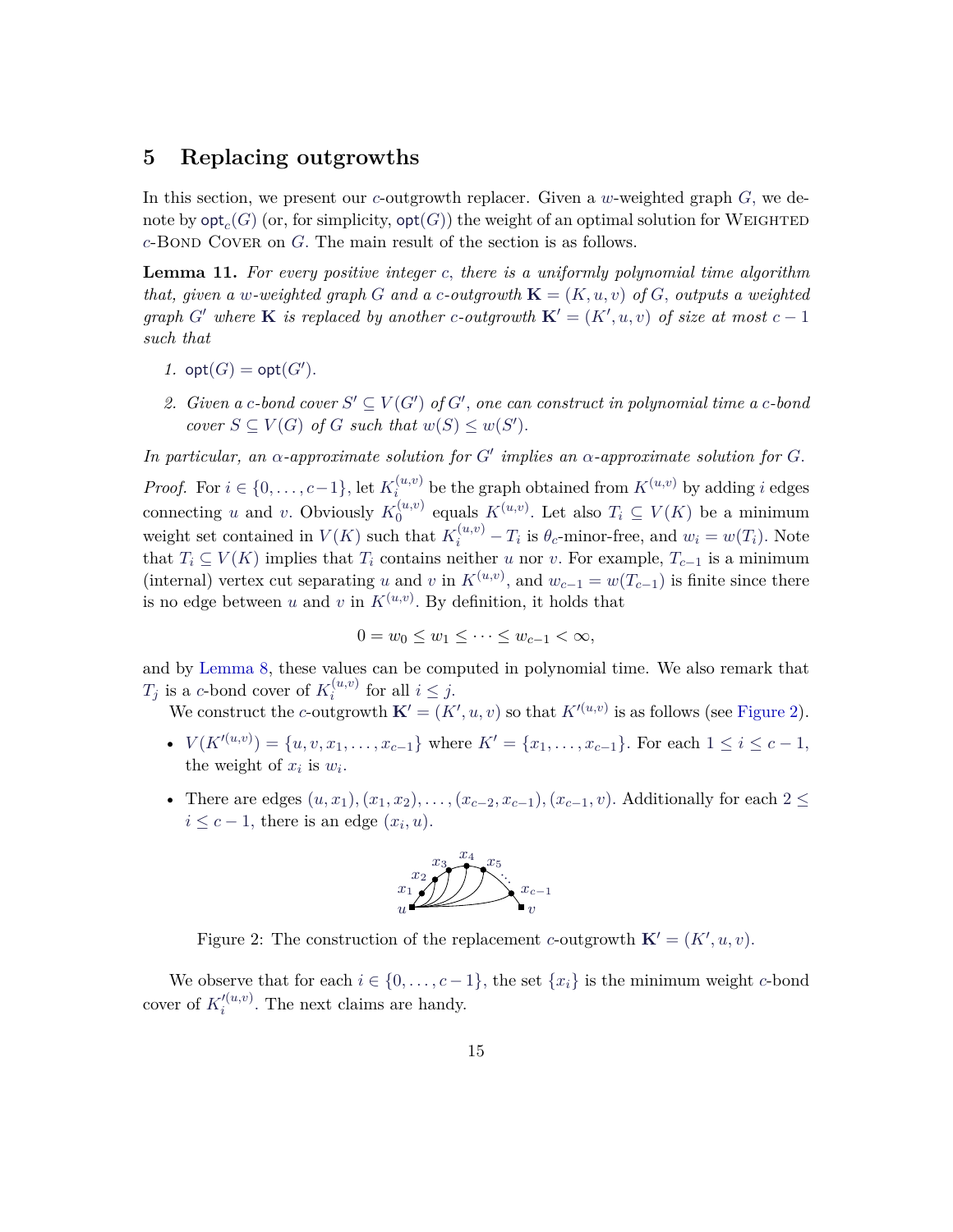*Claim* 12*.* Let  $(K, u, v)$  be a *c*-outgrowth in *G* and let  $M = (X, Y)$  be a minimal  $\theta_c$ -model in *G*. If *M* does not contain *u*, then we have  $(X \cup Y) \cap V(K) = \emptyset$ . Furthermore, if *S* is a minimal *c*-bond cover of *G* and if *S* contains *u* or *v*, say *u*, then  $S \cap V(K) = \emptyset$ *.* 

*Proof of Claim.* Consider a minimal  $\theta_c$ -models  $M = X \cup Y$  of *G*, and suppose that *M* does not contain *u*. If  $X \cup Y$  contains  $v$  (say  $v \in X$ ), then *Y* is disjoint from  $V(K) \cup \{u, v\}$  because otherwise  $Y \subseteq K$  and  $M' = (X \cap (V(K) \cup \{v\}), Y)$  is a  $\theta_c$ -model in  $K^{(u,v)}$ , a contradiction. From *Y* being disjoint from  $V(K) \cup \{u, v\}$ , we deduce that  $M' = (X \setminus V(K)) \cup Y$  is a *θ*<sup>*c*</sup>-model disjoint from *V*(*K*)*.* If *X* ∪ *Y* contains neither *u* nor *v*, it implies that both *X* and *Y* are disjoint from  $V(K) \cup \{u, v\}$ . This proves the first claim.

To see the second claim, suppose the contrary, i.e.  $S \cap V(K) \neq \emptyset$ . Then the minimality of *S* implies that  $S \setminus V(K)$  is not a *c*-bond cover of *G* and especially there is a minimal  $\theta_c$ -model  $M = (X, Y)$  in  $G - S \setminus V(K)$ . However, the first claim implies that M is disjoint from *K*, therefore it is already present in  $G - S$ . This contradicts that *S* is a *c*-bond cover of *G,* completing the proof.

<span id="page-15-1"></span>*Claim* 13. Let *Z* be a *c*-bond cover of  $G - V(K)$  and let  $\ell$  be the maximum integer<sup>[6](#page-15-0)</sup> such that  $G - (K \cup Z)$  contains a  $\theta_{\ell}$ -model with *u* and *v* in different sets. Then  $Z' = Z \cup T_{\ell}$  is a *c*-bond cover of *G.*

*Proof of Claim.* Suppose not, and let  $M = (X, Y)$  be a minimal  $\theta_c$ -model in  $G - Z'$  and note that  $(X \cup Y) \cap V(K) \neq \emptyset$  since otherwise *M* is also a  $\theta_c$ -model in  $G - (V(K) \cup Z)$ , a contradiction. Due to Claim [12](#page-14-2) and the minimality of *M*, we know that  $X \cup Y$  must contain both *u* and *v*. Without loss of generality, let  $u \in X$ . There are two possible cases.

Case A.  $u, v \in X$  and  $Y \subseteq K$ : Note that  $G[X \setminus V(K)]$  is connected since otherwise we have the  $\theta_c$ -model *M* entirely contained in  $K^{(u,v)}$ , a contradiction. This also implies that  $\ell \geq 1$ . Let *P* be a  $(u, v)$ -path in  $G[X \setminus V(K)]$ . Because  $K_1^{(u, v)} - T_{\ell}$  is a minor of  $G[X \cup Y \cup (V(K) \setminus T_{\ell})]$  obtained by replacing *P* by an edge connecting *u* and *v*, the graph obtained from  $M = (X, Y)$  by replacing *P* by an edge connecting *u* and *v* is a  $\theta_c$ -model in  $K_1^{(u,v)} - T_{\ell}$ . However,  $K_1^{(u,v)} - T_{\ell}$  is a minor of  $K_{\ell}^{(u,v)} - T_{\ell}$ , and  $K_{\ell}^{(u,v)} - T_{\ell}$  is  $\theta_c$ -minor-free by the construction of  $T_{\ell}$ , a contradiction.

Case B.  $u \in X$  and  $v \in Y$ : Observe that both  $(X \cap V(K^{(u,v)}), Y \cap V(K^{(u,v)}))$  and  $(X \setminus Y)$  $V(K), Y \setminus V(K)$  are a  $\theta_i$ -model and a  $\theta_j$ -model for some  $i, j \ge 1$  such that  $i + j \ge c$ and  $j \leq \ell < c$  by the choice of  $\ell$ . This means that there exists a  $\theta_c$ -model in  $K_j^{(u,v)} - T_{\ell}$  $\text{because } K_j^{(u,v)} - T_\ell \text{ is a minor of } G[X \cup Y \cup (V(K) \setminus T_\ell)] \text{ obtained by contracting } X \setminus V(K)$ and  $Y \setminus V(K)$ , and contracting these sets in *M* preserves the property of being a  $\theta_c$ -model.

<span id="page-15-0"></span><sup>&</sup>lt;sup>6</sup>If *u* and *v* are not connected in  $G - (K \cup Z)$ , we let  $\ell = 0$ .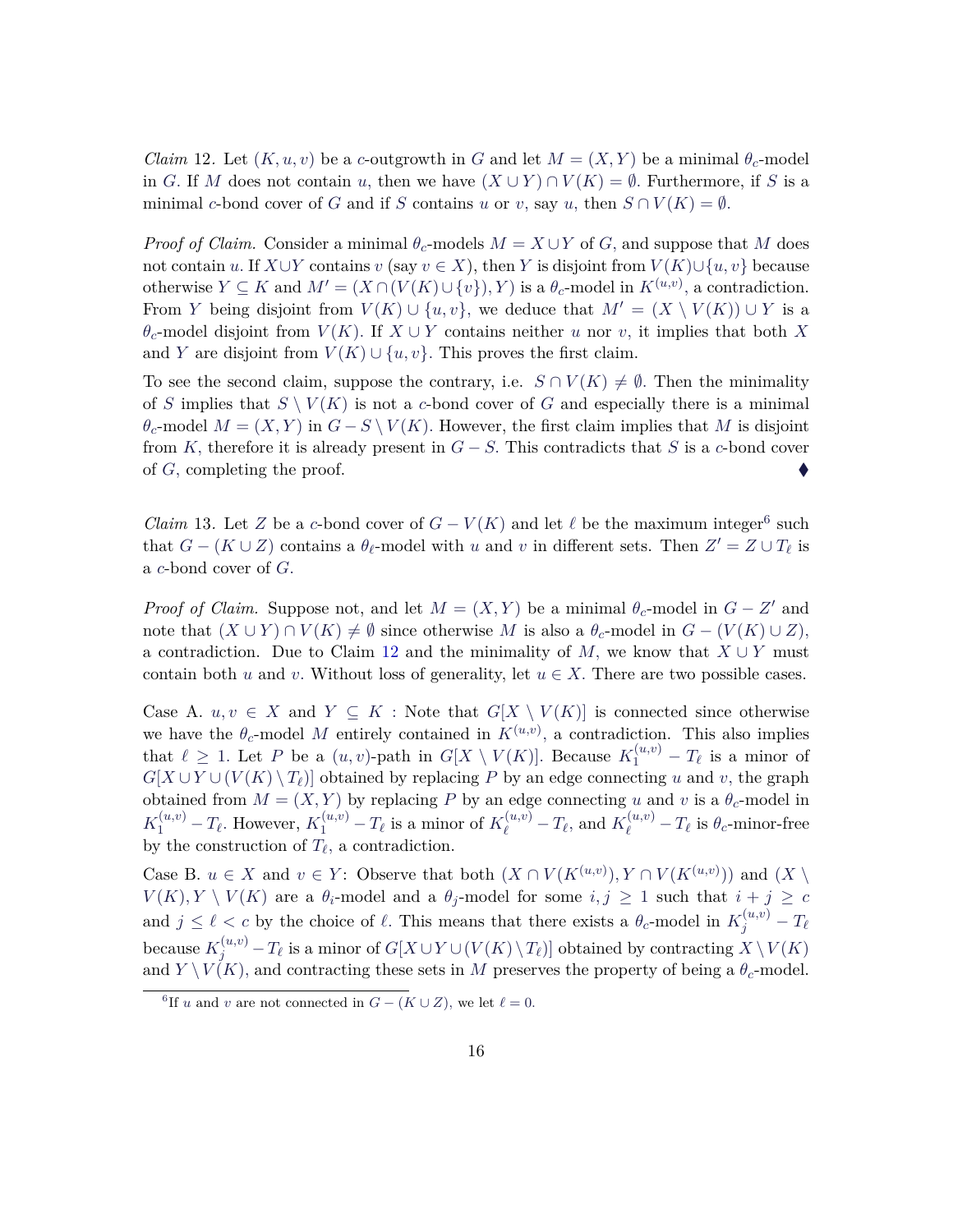$\text{However, } K_j^{(u,v)} - T_\ell \text{ is a minor of } K_\ell^{(u,v)} - T_\ell \text{ due to } j \leq \ell \text{, which contradict the construction }$ of  $T_{\ell}$ .

So, in both cases we reach a desired contradiction. That is,  $Z'$  is a *c*-bond cover of *G*. This proves the claim.

We begin with proving the second part of the statement. Let  $G'$  be the graph where  $K^{(u,v)}$  is replaced by  $K^{(u,v)}$ . It suffices to prove the second statement for an arbitrary minimal *c*-bond cover  $S' \subseteq V(G')$  of  $G'$ .

First, assume that  $S'$  contains  $u$  or  $v$ , say  $u$ . Claim [12](#page-14-2) is applied to  $G'$  verbatim with  $G \leftarrow G', K \leftarrow K', K^{(u,v)} \leftarrow K'^{(u,v)}$ , and we deduce that  $S' \cap V(K') = \emptyset$ . Now we take  $S \leftarrow S'$ , and let us argue that *S* is a *c*-bond cover of *G*. Again Claim [12](#page-14-2) implies that if  $G-S$  contains a  $\theta_c$ -model, then one can find one disjoint from  $V(K)$ . This is not possible because  $S = S'$  is a *c*-bond cover of  $G - K = G' - K'$ .

Secondly, let us assume that  $S' \cap \{u, v\} = \emptyset$ . Let  $\ell$  be the maximum integer such that  $G' - (K' \cup S')$  contains a  $\theta_{\ell}$ -model  $M = (X, Y)$  with *u* and *v* in different sets, say  $u \in X$ and  $v \in Y$ . Clearly  $\ell$  is strictly smaller than *c* because *S'* is a *c*-bond cover of  $G' - K'$ . Note that  $K_{\ell}^{\prime (u,v)}$  $\mathcal{C}^{(u,v)}_{\ell}$  is obtained from  $G'[X \cup Y \cup V(K')]$  by contracting *X* and *Y*. Because  $S' \cap V(K')$  is a *c*-bond cover of  $G'[X \cup Y \cup V(K')]$ , it is also a *c*-bond cover of  $K_{\ell}^{\prime(u,v)}$ *` .* Therefore we have  $w_{\ell} \leq w(S' \cap V(K'))$ *.* 

Let  $S = (S' \setminus V(K')) \cup T_\ell$  be a vertex set of *G* and note that  $w(S) \leq w(S')$ . Now applying Claim [13](#page-15-1) to *G* with  $Z \leftarrow S' \setminus V(K')$  (as a vertex set of *G*), we conclude that *S* is a *c*-bond cover of *G.* This proves the second part of the statement, which also establishes  $\text{opt}(G) \le \text{opt}(G')$  in the first part of the statement.

It remains to show  $opt(G) \ge opt(G')$ . Consider an optimal *c*-bond cover *S* of *G*, and let *p* be the maximum integer such that  $G - (K \cup S)$  contains a  $\theta_p$ -model  $M = (X, Y)$ with *u* and *v* in different sets. Again we apply Claim [13](#page-15-1) with  $G \leftarrow G'$ ,  $Z \leftarrow S \setminus V(K)$ (as a vertex set of *G*<sup> $\prime$ </sup>),  $K \leftarrow K'$  and  $T_{\ell} \leftarrow \{x_p\}$ , and derive that  $(S \setminus V(K)) \cup \{x_p\}$  is a *c*-bond cover of *G'*. Lastly, observe that  $K_p^{(u,v)}$  is a minor of  $G[X \cup Y \cup V(K)]$ , and because  $S \cap V(K)$  is a *c*-bond cover of the latter, it is also a *c*-bond cover of the former. Therefore, we have  $w(S \cap V(K)) \geq w_p$ , from which we have  $\text{opt}(G) = w(S) \geq w(S \setminus V(K)) + w_p =$ *w*((*S* \ *V*(*K*)) ∪ {*x<sub>p</sub>*}) ≥ **opt**(*G*<sup> $\prime$ </sup>). This finishes the proof.  $\Box$ 

### <span id="page-16-0"></span>**6 The primal-dual approach**

We begin the section by formalizing the notions of replacer and *α*-thin layer. A *c-outgrowth replacer* (hereinafter *replacer*) is a polynomial-time algorithm which, given a weighted graph  $G = (V, E, w)$  and a *c*-outgrowth  $\mathbf{K} = (K, u, v)$  of size at least *c*, outputs a weighted graph  $G' = (V', E', w')$  with the following property.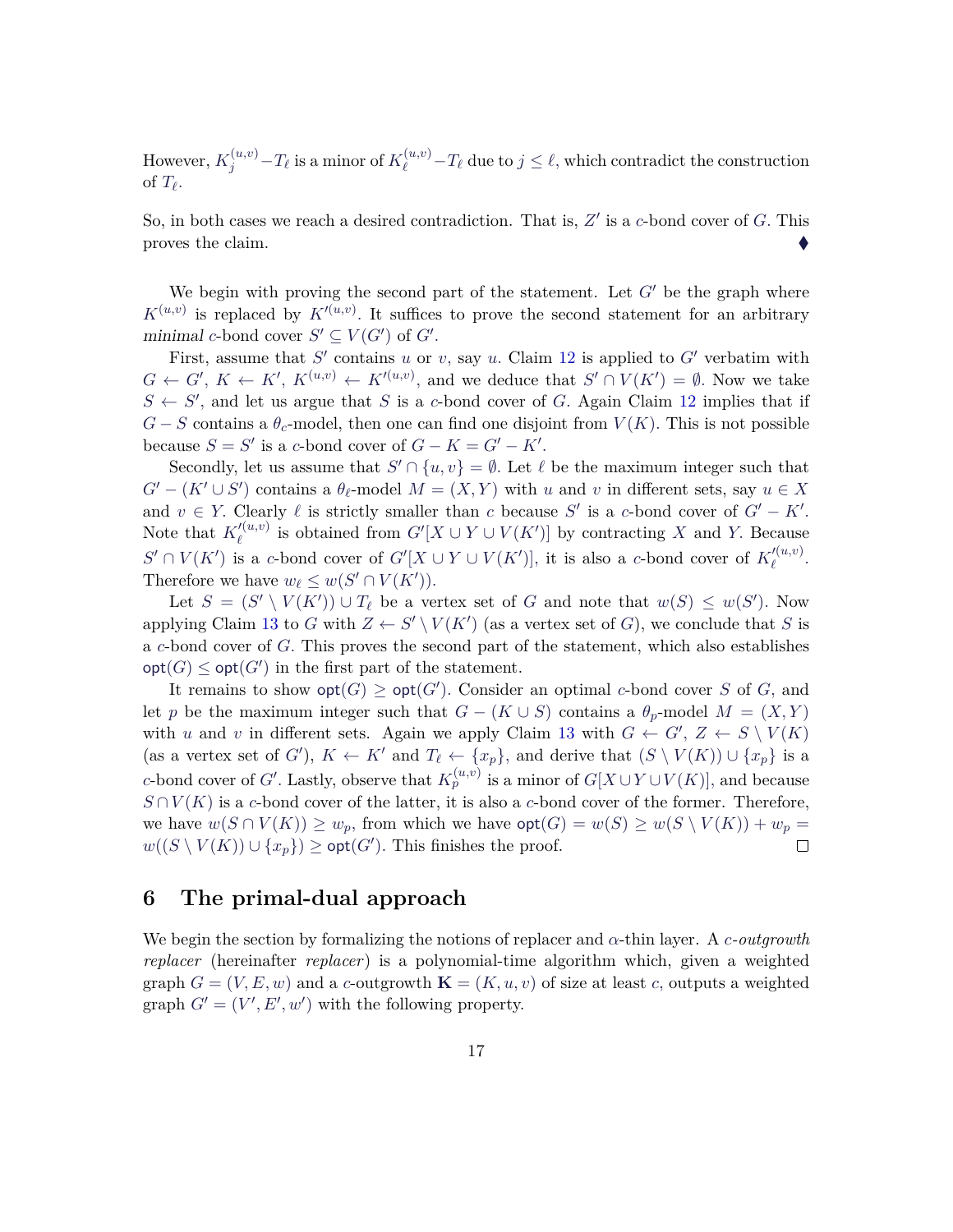- 1. **K** is replaced by another *c*-outgrowth  $\mathbf{K}' = (K', u, v)$  of size at most  $c 1$ .
- 2.  $opt(G) = opt(G').$
- 3. Given a *c*-bond cover  $S' \subseteq V(G')$ , one can construct in polynomial time a *c*-bond cover  $S \subseteq V(G)$  such that  $w(S) \leq w(S')$ .

An  $\alpha$ -thin layer of a weighted graph  $G = (V, E, w)$  is a weighted graph  $H = (V, E, w^o)$ such that the following holds.

- $w^o(v) \leq w(v)$  for every  $v \in V$ ,
- $w^o(v) = w(v)$  for some  $v \in V$ , and
- $w^o(S) \ge (1/\alpha) \cdot w^o(V)$  for any *c*-bond cover  $S \subseteq V$  of *H*.

We are now ready to prove our main approximation result.

**Theorem 1.** *There is a uniformly polynomial-time algorithm which, given a positive integer c* and a weighted graph  $G = (V, E, w)$ *, computes a c-bond cover of weight at most*  $\alpha \cdot \mathsf{opt}(G)$  *for some*  $\alpha = \alpha(c)$ *.* 

*Proof.* The algorithm initially sets  $G_1 = G$ , and iteratively constructs a sequence of weighted graphs  $G_i = (V_i, E_i, w_i)$  for  $i = 0, 1, \ldots$ . At *i*-th iteration, we run the algorithm A of Theorem [2](#page-4-2) for  $t = 8c$ . Recall that one of the following is the output:

- 1. a *c*-outgrowth of size at least *c* or
- 2. a  $\theta_c$ -model *M* o[f](#page-5-0) *G* of size at most  $f_1(c, 8c)$  or
- 3. a cluster collection C o[f](#page-5-0) G of capacity at most  $f_1(c, 8c)$  where  $\delta(G/\mathcal{C}) \geq 8c$ , or
- 4. a report that *G* is  $\theta_c$ -minor-free.

If A detects a *c*-outgrowth of size at least *c,* then we call the algorithm of Lemma [11,](#page-14-3) which is clearly a replacer. We run the replacer on  $G_i$  and set  $G_{i+1}$  to be the output o[f](#page-5-0) the replacer. If  $\theta_c$ -model M of  $G_i$  of size at most  $f_1(c, t)$  is detected by A, then let  $\epsilon := \min\{w_i(v) : v \in M\}$  and consider the weighted graph  $H_i = (V_i, E_i, w_i^o)$  with the weight function *w* as follows:

$$
w_i^o(v) = \begin{cases} \epsilon & \text{if } v \in M \\ 0 & \text{otherwise.} \end{cases}
$$

It is obvious that  $H_i$  is an  $\alpha$ -thin layer with  $\alpha = f_1(c, t)$  $\alpha = f_1(c, t)$  $\alpha = f_1(c, t)$ .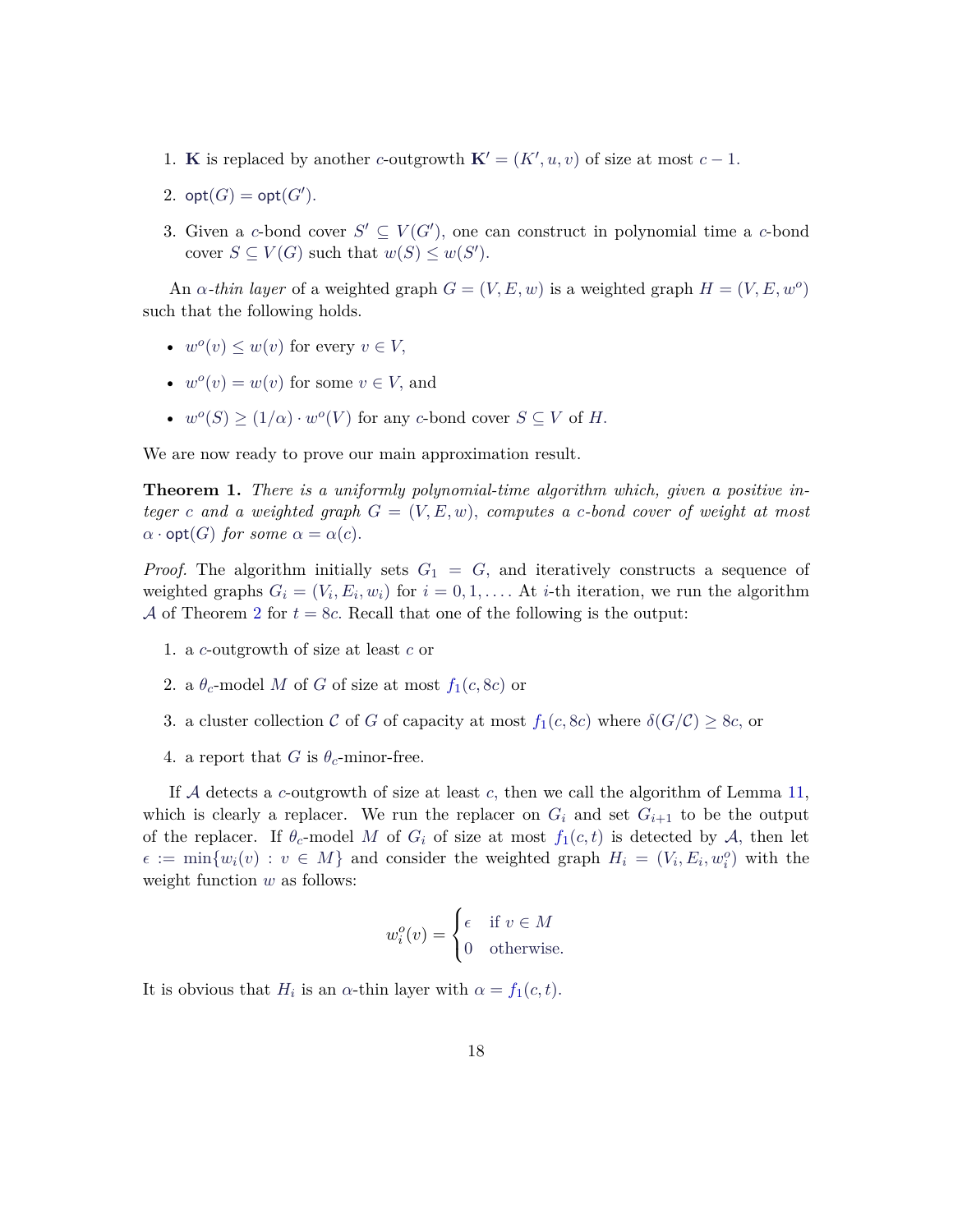In the third case, note that the cluster collection  $C$  forms a cluster partition of  $G_i[\bigcup C]$ . Consider the weight function  $w : \bigcup \mathcal{C} \to \mathbb{R}_{\geq 0}$  as in [Equation 1](#page-13-2) of  $G_i[\bigcup \mathcal{C}]$ . Let  $\epsilon :=$  $\min\{w_i(v)/w(v): v \in \bigcup \mathcal{C}\}\$ and  $H_i = (V_i, E_i, w_i^o)$  be the weighted graph, where

$$
w_i^o(v) = \begin{cases} \epsilon \cdot w(v) & \text{if } v \in \mathbf{U} \mathcal{C} \\ 0 & \text{otherwise.} \end{cases}
$$

Let us veri[f](#page-5-0)y that  $H_i$  is an  $\alpha$ -thin layer of  $G_i$  for  $\alpha = 4r$ , where  $r = f_1(c, t)$ . It is straightforward to see that the first two requirement of *α*-thin layer are met due to the choice of  $\epsilon$ . To check the last requirement, consider an arbitrary *c*-bond cover  $S \subseteq V_i$  of  $H_i$ . By Lemma [10,](#page-13-1) it holds that

$$
\frac{\epsilon}{2r} \cdot |E(G_i \bigcup \mathcal{C})/\mathcal{C})| \le \sum_{v \in S} w_i^o(v) \le \sum_{v \in V_i} w_i^o(v) \le 2\epsilon \cdot |E(G_i \bigcup \mathcal{C})/\mathcal{C})|,
$$

and therefore,

$$
\sum_{v \in S} w_i^o(v) \ge \frac{\epsilon}{2r} \cdot |E(G_i \bigcup C]/C)| \ge \frac{1}{4r} \cdot \sum_{v \in V_i} w_i^o(v).
$$

Now we set  $G_{i+1}$  to be the weighted graph  $(V_i, E_i, w_i - w_i^o)$  after removing all vertices of weight zero.

Finally, if A reports that  $G_i$  is  $\theta_c$ -minor free, then we terminate the iteration. Let  $G = G_1, G_2, \ldots, G_\ell$  be the constructed sequence of weighted graph at the end, with  $G_\ell$ being a *θc*-minor-free graph. Observe that our algorithm strictly decrease the number of vertices before the  $\ell$ -th iteration, and thus  $\ell \leq n$ .

To establish the main statement, it suffices show that there is a polynomial-time algorithm which produces an 4*r*-approximate solution for *G<sup>i</sup>* given an 4*r*-approximate solution  $T_{i+1}$  [f](#page-5-0)or  $G_{i+1}$ , where  $r = f_1(c, t)$  and  $t = 8c$ . This trivially holds if the execution of A at *i*-th iteration calls the replacer.

Suppose that *i*-th iteration produces an *α*-thin layer  $H_i = (V_i, E_i, w_i^o)$ , and recall that every *α*-thin layer produced in our algorithm satisfies  $\alpha \leq 4r$ . As  $T_{i+1}$  is an 4*r*-approximate solution for  $G_{i+1}$ , we have

<span id="page-18-0"></span>
$$
opt(G_{i+1}) \geq (1/4r) \cdot w_{i+1}(T_{i+1}), \tag{2}
$$

*Claim* 14.  $T_i := T_{i+1} \cup (V_i \setminus V_{i+1})$  is an 4*r*-approximate solution for  $G_i$ .

*Proof of Claim.* Let  $D_i = V_i \setminus V_{i+1}$ , namely the vertices deleted from  $G_i$  to obtain  $G_{i+1}$ . It is obvious that  $T_{i+1} \cup D_i$  is a feasible solution for  $G_i$ , that is, a *c*-bond cover of  $G_i$  because  $G_{i+1} - T_{i+1} = G_i - (T_{i+1} \cup D_i)$  and  $T_{i+1}$  is a *c*-bond cover of  $G_{i+1}$ . Let  $Q \subseteq V_i$  be an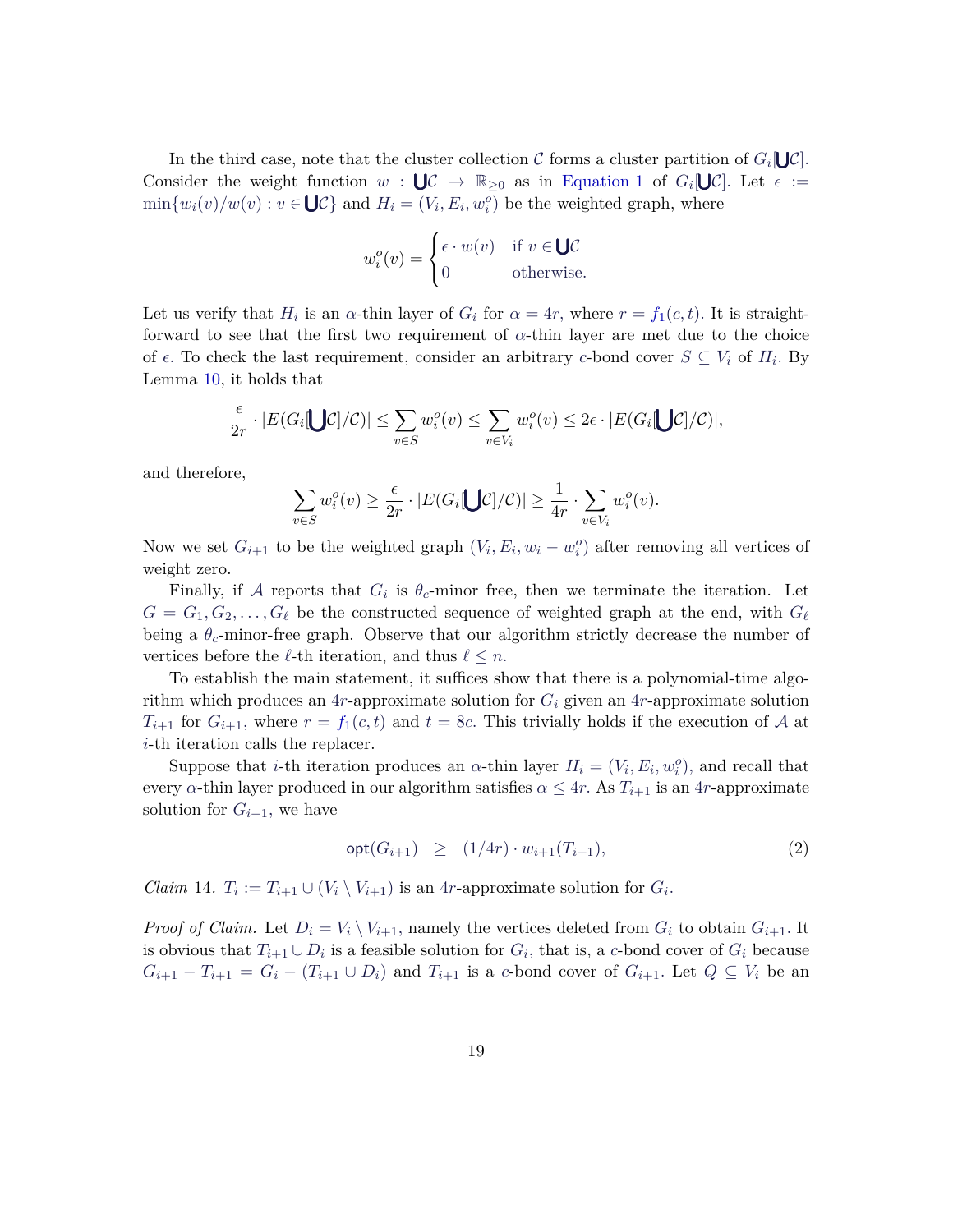optimal solution for  $G_i$ . Then  $Q$  is a feasible solution for  $H_i$  and  $Q \cap V_{i+1}$  is a feasible solution for  $G_{i+1}$ , therefore

<span id="page-19-1"></span>
$$
w_i^o(Q) \geq (1/4r) \cdot w_i^o(V_i) \text{ and } (3)
$$

$$
w_{i+1}(Q \cap V_{i+1}) \geq \mathsf{opt}(G_{i+1}), \tag{4}
$$

where the inequality [3](#page-19-1) is due to the third requirement of  $\alpha$ -thin layer. Furthermore, it holds that

<span id="page-19-2"></span>
$$
w_i(v) = w_i^o(v) + w_{i+1}(v) \quad \text{for each } v \in V_{i+1} \text{ and } (5)
$$

$$
w_i(v) = w_i^o(v) \qquad \text{for each } v \in D_i.
$$
 (6)

Therefore,

$$
w_i(Q) = w_i^o(Q) + w_{i+1}(Q \cap V_{i+1}) \qquad \qquad \therefore (5), (6)
$$
  
\n
$$
\geq (1/4r) \cdot w_i^o(V_i) + \text{opt}(G_{i+1}) \qquad \qquad \therefore (3), (4)
$$
  
\n
$$
\geq (1/4r) \cdot w_i^o(T_{i+1} \cup D_i) + (1/4r) \cdot w_{i+1}(T_{i+1}) \qquad \qquad \therefore (2)
$$
  
\n
$$
= (1/4r) \cdot (w_i^o(T_{i+1}) + w_{i+1}(T_{i+1})) + (1/4r) \cdot w_i^o(D_i)
$$
  
\n
$$
= (1/4r) \cdot w_i(T_{i+1} \cup D_i) \qquad \qquad \therefore (5), (6)
$$

and the claim follows.

We inductively obtain a 4*r*-approximate solution for  $G_i$ , and finally for the graph  $G_1 = G$ . This finishes the proof. □

# <span id="page-19-0"></span>**7 Discussion**

In this paper we construct a polynomial constant-factor approximation algorithm for the WEIGHTED  $F$ -VERTEX DELETION problem in the case  $F$  is the class of graphs not containing a *c*-bond or, alternatively, the  $\theta_c$ -minor free graphs. The constant-factor of our approximation algorithm is a (constructible) function of *c* and the running time is uniformly polynomial, that is it runs in time  $O_c(n^{\mathcal{O}(1)})$ . Our results, in case  $c = 2$ , yield a constant-factor approximation for the VERTEX WEIGHTED FEEDBACK SET. Also, a constant-factor approximation for DIAMOND HITTING SET can easily be derived for the case where  $c = 3$ . For this we apply our results on simple graphs and observe that each time a  $\theta_3$ -minor-model appears, this model, under the absence of multiple edges, should contain 4 vertices and therefore is a minor-model of the diamond  $K_4^-$  (that is  $K_4$  without an edge).

Certainly the general open question is whether WEIGHTED  $F$ -VERTEX DELETION admits a constant-factor approximation for more general instantiations of the minor-closed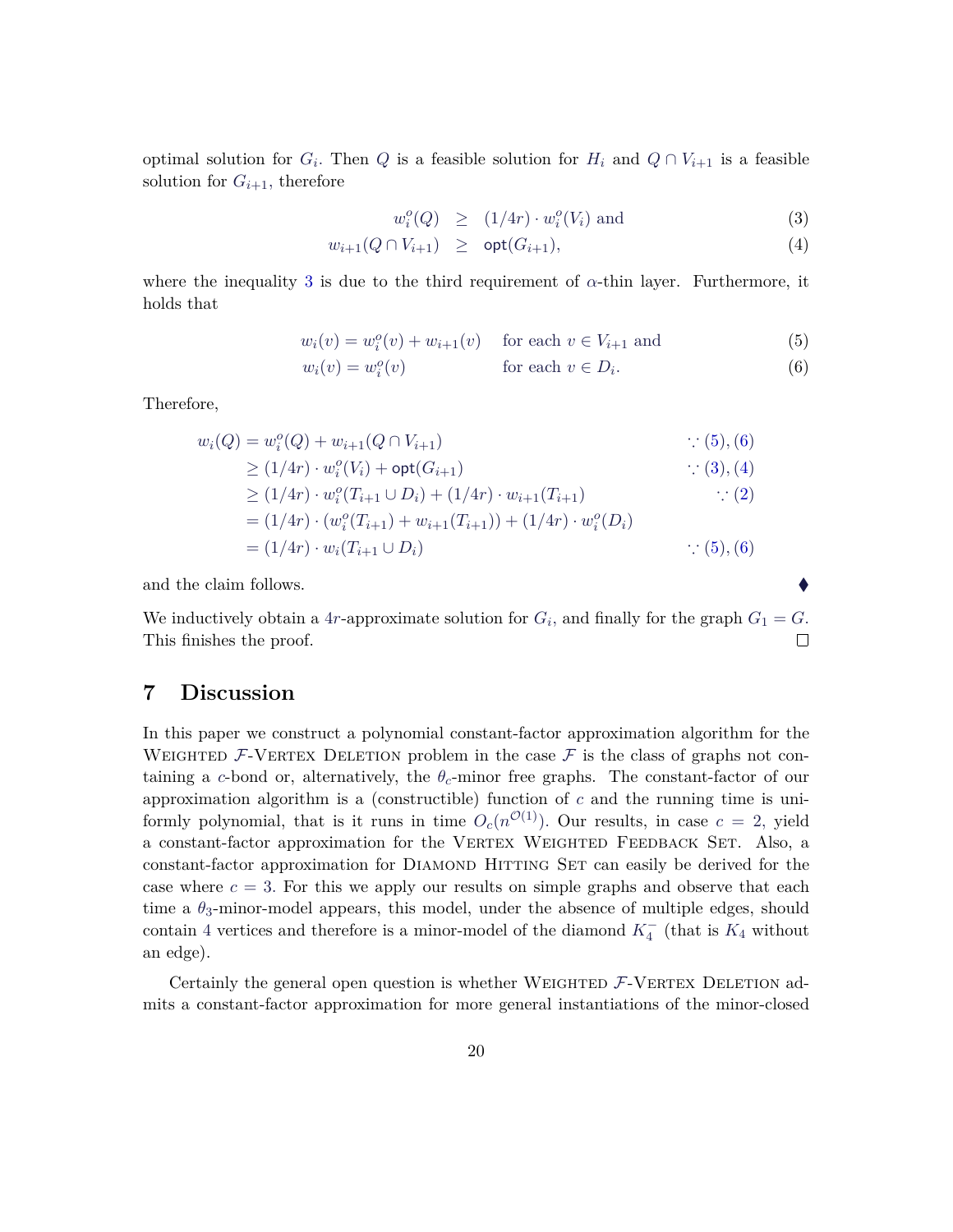class  $\mathcal F$ . In this direction, the challenge is to use our approach when the graphs in  $\mathcal F$  have bounded treewidth (or, equivalently, if the minor obstruction of  $F$  contains some planar graph). For this, one needs to extend the structural result of [Theorem 2](#page-4-2) and, based on this to build a replacer as in [Lemma 11.](#page-14-3)

Given an  $r \in \mathbb{N}$ , an *r*-protrustion of a graph *G* is a set  $X \subseteq V(G)$  such that  $G[X]$ has treewidth at most *t* and  $|\partial_G(X)| \leq t$ , were  $\partial_G(X)$  is the set of vertices of X that are incident to edges not in  $G[X]$ . We conjecture that a possible extension of [Theorem 2](#page-4-2) might be the following.

<span id="page-20-2"></span>*Conjecture* 15. There are functions  $f_3 : \mathbb{N}^2 \to \mathbb{N}$  and  $f_4 : \mathbb{N}^3 \to \mathbb{N}$  such that, for every *h*vertex planar graph  $H$  and every two positive integers  $t, p$ , there is a uniformly polynomial time algorithm that, given as input a graph *G,* outputs one of the following:

- <span id="page-20-1"></span><span id="page-20-0"></span>1. an  $f_3(h, t)$  $f_3(h, t)$ -protrusion *X* of size at least *p*, or
- 2. a minor-model o[f](#page-20-1) *H* of of size at most  $f_4(h, t, p)$ , or
- 3. a cluster collection C o[f](#page-20-1) G of capacity at most  $f_4(h, t, p)$  such that  $\delta(G/C) \geq t$ , or
- 4. a report that *G* is *H*-minor free.

Given a proof of some suitable version of [Conjecture 15](#page-20-2) at hand, cases 1,2, and 3 above can be treated using the method proposed in this paper. In the first case, we need to find a weighted prorusion replacer that can replace, in the weighed graph  $G = (V, E, w)$ , the subgraph  $G[X]$  by another one (glued on the same boundary) and create a new weighted graph  $G' = (V', E', w')$  so that an optimal solution has the same weight in both instances. In our case, the role of a protrusion is played by the  $c$ -outgrowth, where  $X$  is the vertex set of  $K^{(u,v)}$  that has treewidth at most 2*c* and  $|\partial_G(X)| \leq 2$ , i.e.,  $V(K^{(u,v)})$  is a 2*c*-protrusion of *G*. In the case of  $\theta_c$ , the the replacer is given in [Lemma 11.](#page-14-3) The existence of such a replacer in the general case is wide open, first because the boundary  $\partial_G(X)$  has bigger size (depending on *h* but perhaps also on *t*) and second, and most important, because we now must deal with weights which does not permit us to use any protrusion replacement machinery such as the one used in [\[22,](#page-23-5) [23\]](#page-23-3) unweighted version of the problem (based on the, so called, FII-property [\[15\]](#page-22-10) for more details).

We believe that a possible way to prove [Conjecture 15](#page-20-2) is to use as departure the proof of the main combinatorial result in [\[48\]](#page-25-7). However, in our opinion, the most challenging step is to design a weighted protrusion replacer (or, on the negative side, to provide instantiations of *H* where such a replacer does not exist). As such a replacer needs to work on the presence of weights, we suggest that its design might use techniques related to mimicking networks technology (see [\[27,](#page-23-6) [36\]](#page-24-11)).

Finally, since our algorithm is based on the primal-dual framework and proceeds by constructing suitable weights for the second and third case where every feasible solution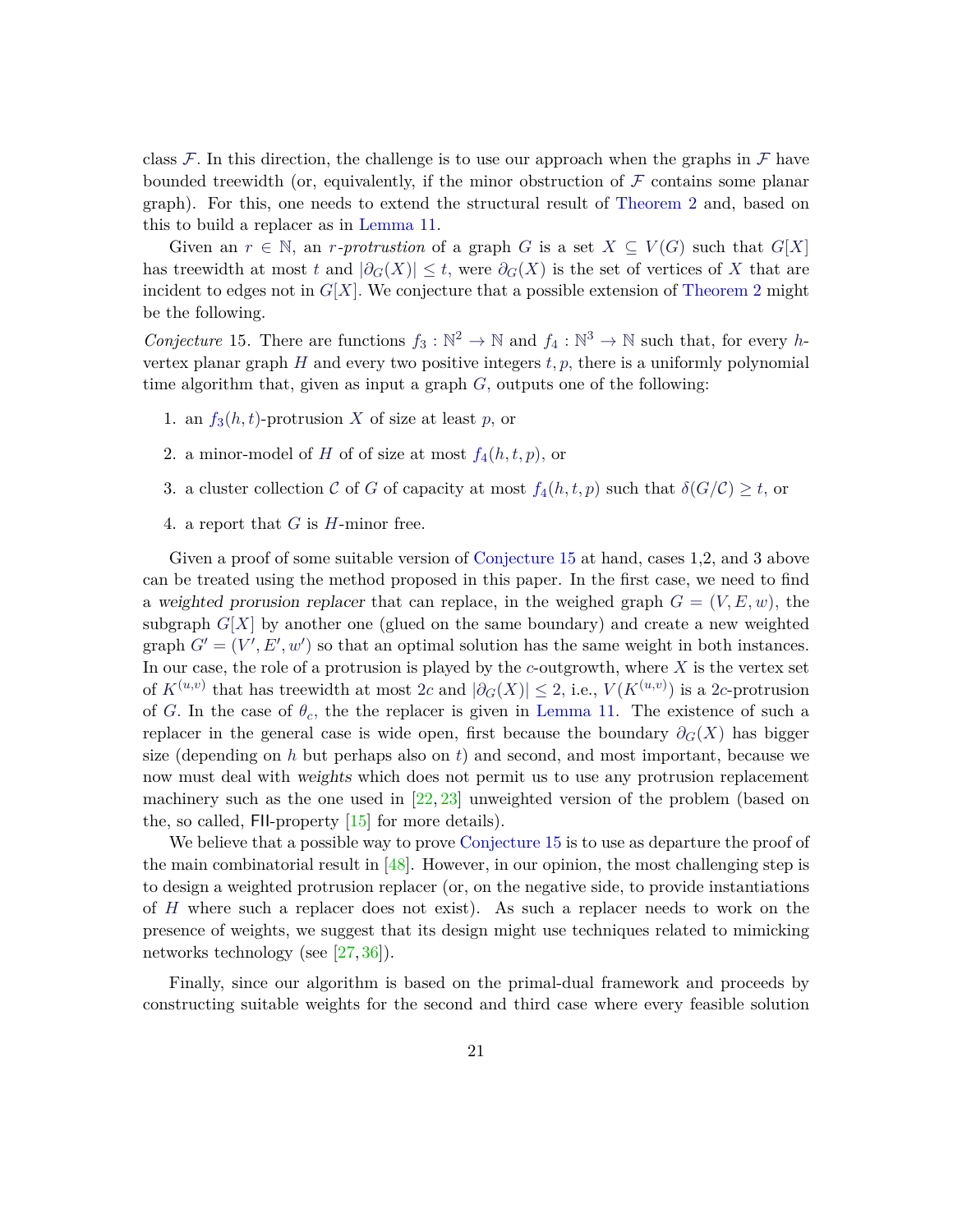is  $\mathcal{O}(1)$ -approximate, one can ask whether it is possible to bypass the need for a replacer and construct suitable weights for the first case. Indeed, the previous approximation algorithms for WEIGHTED FEEDBACK VERTEX SET  $[7, 13, 19]$  $[7, 13, 19]$  $[7, 13, 19]$  $[7, 13, 19]$  $[7, 13, 19]$  designed suitable weights even for the case 1 where every *minimal* solution is  $\mathcal{O}(1)$ -approximate. (And used the additional "reverse delete" step at the end to ensure that the final solution remains minimal, for every weighted graph constructed.) In Appendix [B,](#page-27-0) we show that such weights *cannot exist* for a simple planar graph *H,* which suggests that replacers are inherently needed for this class of algorithms for WEIGHTED  $F$ -VERTEX DELETION.

#### **References**

- <span id="page-21-0"></span>[1] A. Agrawal, S. Kolay, D. Lokshtanov, and S. Saurabh. A faster FPT algorithm and a smaller kernel for block graph vertex deletion. In *LATIN 2016: theoretical informatics*, volume 9644 of *Lecture Notes in Comput. Sci.*, pages 1–13. Springer, Berlin, 2016.
- <span id="page-21-3"></span>[2] A. Agrawal, D. Lokshtanov, P. Misra, S. Saurabh, and M. Zehavi. Polylogarithmic approximation algorithms for weighted-F-deletion problems. In *Approximation, randomization, and combinatorial optimization. Algorithms and techniques*, volume 116 of *LIPIcs. Leibniz Int. Proc. Inform.*, pages Art. No. 1, 15. Schloss Dagstuhl. Leibniz-Zent. Inform., Wadern, 2018.
- <span id="page-21-1"></span>[3] A. Agrawal, D. Lokshtanov, P. Misra, S. Saurabh, and M. Zehavi. Feedback vertex set inspired kernel for chordal vertex deletion. *ACM Trans. Algorithms*, 15(1):Art. 11, 28, 2019.
- [4] A. Agrawal, P. Misra, S. Saurabh, and M. Zehavi. Interval vertex deletion admits a polynomial kernel. In *Proceedings of the Thirtieth Annual ACM-SIAM Symposium on Discrete Algorithms*, pages 1711–1730. SIAM, Philadelphia, PA, 2019.
- <span id="page-21-5"></span>[5] J. Ahn, E. Eiben, O.-j. Kwon, and S.-i. Oum. A polynomial kernel for 3-leaf power deletion. In *45th International Symposium on Mathematical Foundations of Computer Science*, volume 170 of *LIPIcs. Leibniz Int. Proc. Inform.*, pages 5:1–5:14. Schloss Dagstuhl. Leibniz-Zent. Inform., Wadern, 2020.
- <span id="page-21-2"></span>[6] J. Ahn, E. J. Kim, and E. Lee. Towards constant-factor approximation for chordal / distance-hereditary vertex deletion. In Y. Cao, S. Cheng, and M. Li, editors, *31st International Symposium on Algorithms and Computation, ISAAC 2020, December 14-18, 2020, Hong Kong, China (Virtual Conference)*, volume 181 of *LIPIcs*, pages 62:1–62:16. Schloss Dagstuhl - Leibniz-Zentrum für Informatik, 2020.
- <span id="page-21-4"></span>[7] V. Bafna, P. Berman, and T. Fujito. A 2-approximation algorithm for the undirected feedback vertex set problem. *SIAM J. Discret. Math.*, 12(3):289–297, 1999.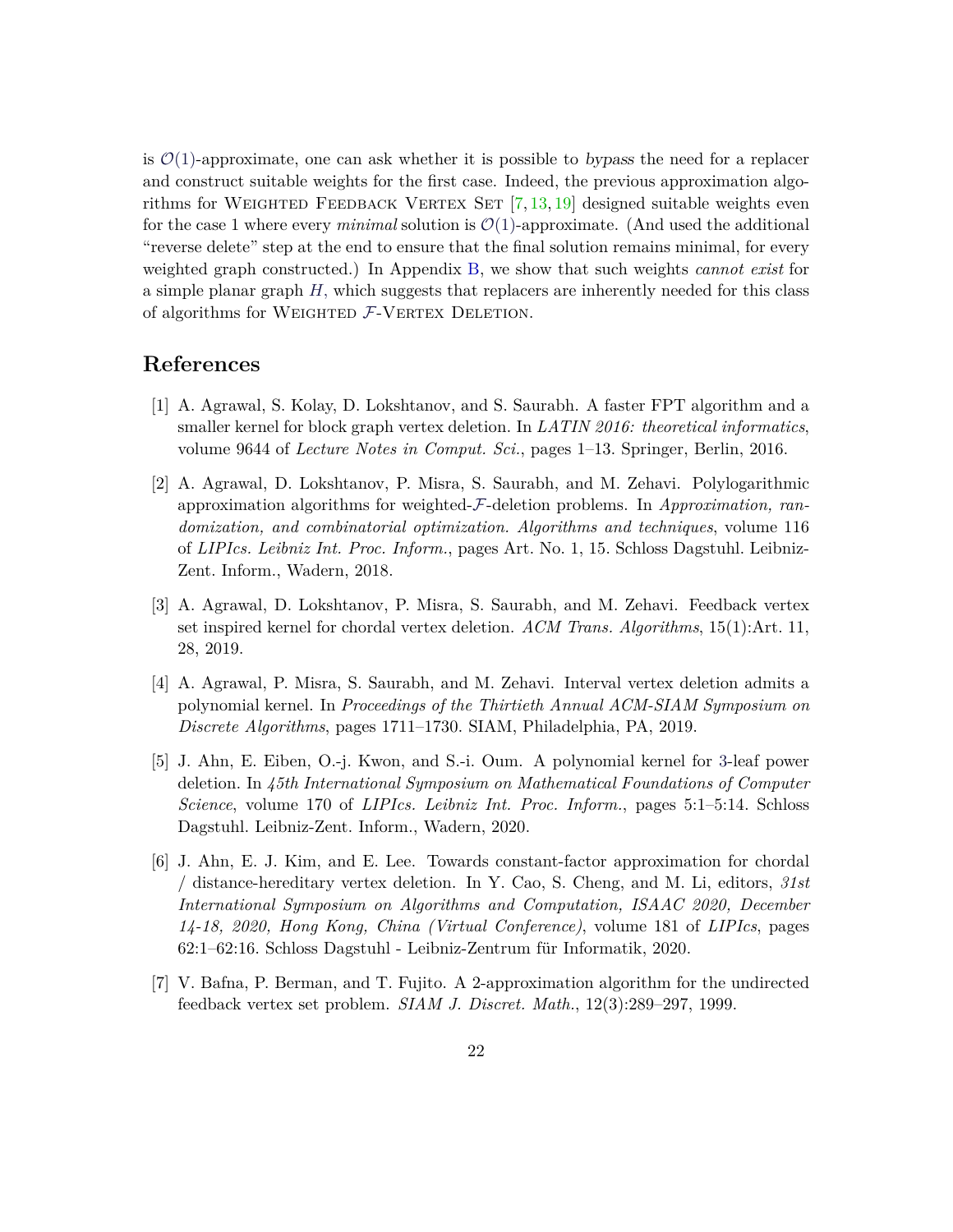- <span id="page-22-1"></span>[8] N. Bansal, D. Reichman, and S. W. Umboh. LP-based robust algorithms for noisy minor-free and bounded treewidth graphs. In *Proceedings of the Twenty-Eighth Annual ACM-SIAM Symposium on Discrete Algorithms*, pages 1964–1979. SIAM, Philadelphia, PA, 2017.
- <span id="page-22-5"></span>[9] R. Bar-Yehuda, K. Bendel, A. Freund, and D. Rawitz. Local ratio: A unified framework for approximation algorithms. in memoriam: Shimon even 1935-2004. *ACM Computing Surveys (CSUR)*, 36(4):422–463, 2004.
- <span id="page-22-4"></span>[10] R. Bar-Yehuda and S. Even. A local-ratio theorem for approximating the weighted vertex cover problem. In G. Ausiello and M. Lucertini, editors, *Analysis and Design of Algorithms for Combinatorial Problems*, volume 109 of *North-Holland Mathematics Studies*, pages 27–45. North-Holland, 1985.
- <span id="page-22-2"></span>[11] J. Baste, I. Sau, and D. M. Thilikos. A complexity dichotomy for hitting connected minors on bounded treewidth graphs: the chair and the banner draw the boundary. In S. Chawla, editor, *Proceedings of the 2020 ACM-SIAM Symposium on Discrete Algorithms, SODA 2020, Salt Lake City, UT, USA, January 5-8, 2020*, pages 951– 970. SIAM, 2020.
- <span id="page-22-8"></span>[12] J. Baste, I. Sau, and D. M. Thilikos. Hitting minors on bounded treewidth graphs. I. general upper bounds. *SIAM J. Discret. Math.*, 34(3):1623–1648, 2020.
- <span id="page-22-3"></span>[13] A. Becker and D. Geiger. Optimization of pearl's method of conditioning and greedylike approximation algorithms for the vertex feedback set problem. *Artificial Intelligence*, 83(1):167–188, 1996.
- <span id="page-22-9"></span>[14] H. L. Bodlaender. A linear-time algorithm for finding tree-decompositions of small treewidth. *SIAM J. Comput.*, 25(6):1305–1317, 1996.
- <span id="page-22-10"></span>[15] H. L. Bodlaender, F. V. Fomin, D. Lokshtanov, E. Penninkx, S. Saurabh, and D. M. Thilikos. (meta) kernelization. *J. ACM*, 63(5):44:1–44:69, 2016.
- <span id="page-22-7"></span>[16] H. L. Bodlaender, J. van Leeuwen, R. B. Tan, and D. M. Thilikos. On interval routing schemes and treewidth. *Inf. Comput.*, 139(1):92–109, 1997.
- <span id="page-22-0"></span>[17] Y. Cao. Linear recognition of almost interval graphs. In *Proceedings of the Twenty-Seventh Annual ACM-SIAM Symposium on Discrete Algorithms*, pages 1096–1115. ACM, New York, 2016.
- <span id="page-22-6"></span>[18] R. D. Carr, L. Fleischer, V. J. Leung, and C. A. Phillips. Strengthening integrality gaps for capacitated network design and covering problems. In D. B. Shmoys, editor, *Proceedings of the Eleventh Annual ACM-SIAM Symposium on Discrete Algorithms, January 9-11, 2000, San Francisco, CA, USA*, pages 106–115. ACM/SIAM, 2000.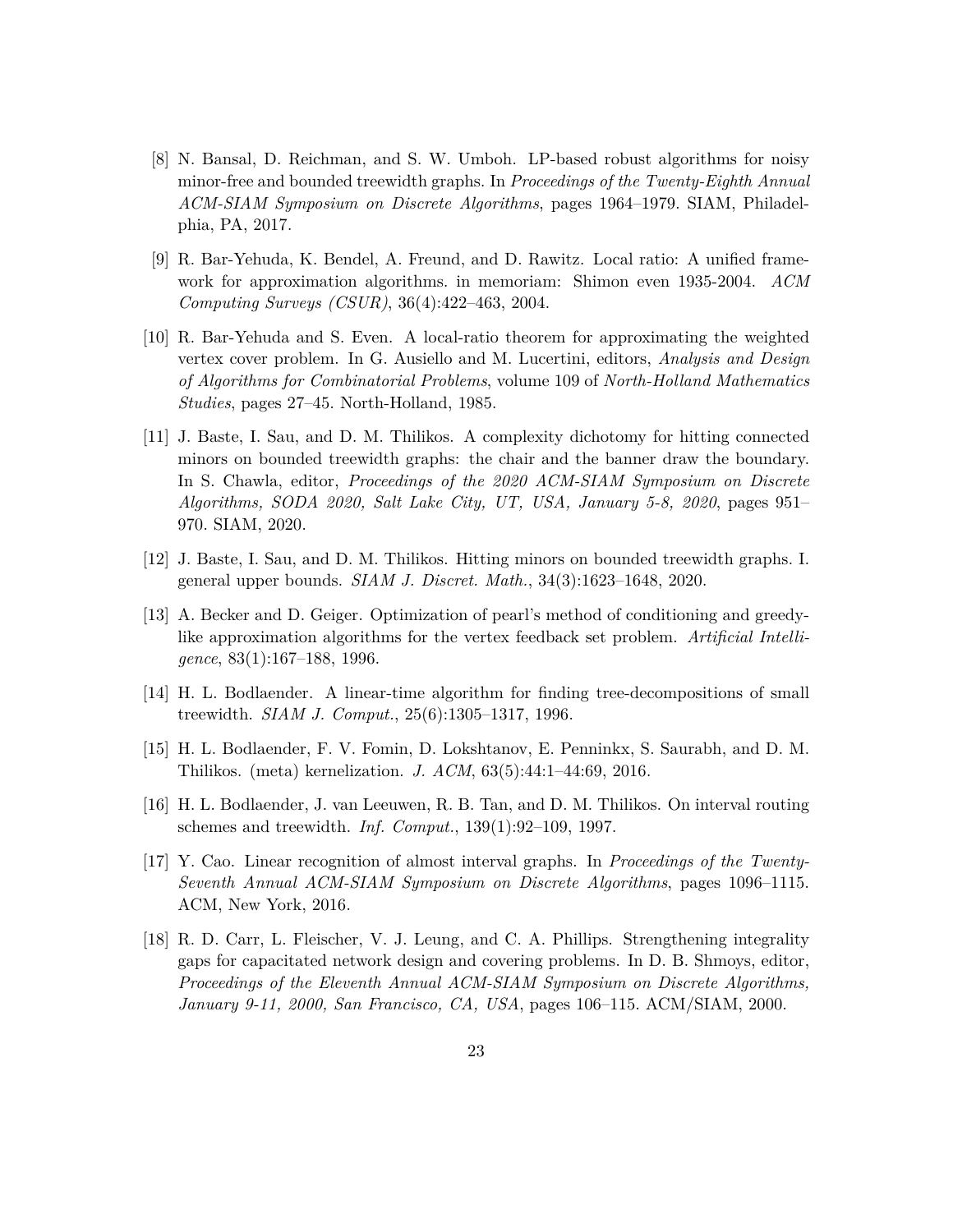- <span id="page-23-0"></span>[19] F. A. Chudak, M. X. Goemans, D. S. Hochbaum, and D. P. Williamson. A primal-dual interpretation of two 2-approximation algorithms for the feedback vertex set problem in undirected graphs. *Oper. Res. Lett.*, 22(4-5):111–118, 1998.
- <span id="page-23-4"></span>[20] H. Eto, T. Hanaka, Y. Kobayashi, and Y. Kobayashi. Parameterized algorithms for maximum cut with connectivity constraints. In B. M. P. Jansen and J. A. Telle, editors, *14th International Symposium on Parameterized and Exact Computation, IPEC 2019, September 11-13, 2019, Munich, Germany*, volume 148 of *LIPIcs*, pages 13:1–13:15. Schloss Dagstuhl - Leibniz-Zentrum für Informatik, 2019.
- <span id="page-23-1"></span>[21] S. Fiorini, G. Joret, and U. Pietropaoli. Hitting diamonds and growing cacti. In *Integer Programming and Combinatorial Optimization – IPCO 2010*, volume 6080 of *Lecture Notes in Comput. Sci.*, pages 191–204. Springer, Berlin, 2010.
- <span id="page-23-5"></span>[22] F. V. Fomin, D. Lokshtanov, N. Misra, G. Philip, and S. Saurabh. Hitting forbidden minors: Approximation and kernelization. *SIAM J. Discret. Math.*, 30(1):383–410, 2016.
- <span id="page-23-3"></span>[23] F. V. Fomin, D. Lokshtanov, N. Misra, and S. Saurabh. Planar F-Deletion: approximation, kernelization and optimal FPT algorithms. In *2012 IEEE 53rd Annual Symposium on Foundations of Computer Science – FOCS 2012*, pages 470–479. IEEE Computer Soc., Los Alamitos, CA, 2012.
- [24] F. V. Fomin, D. Lokshtanov, F. Panolan, S. Saurabh, and M. Zehavi. Hitting topological minors is FPT. In K. Makarychev, Y. Makarychev, M. Tulsiani, G. Kamath, and J. Chuzhoy, editors, *Proccedings of the 52nd Annual ACM SIGACT Symposium on Theory of Computing, STOC 2020, Chicago, IL, USA, June 22-26, 2020*, pages 1317–1326. ACM, 2020.
- [25] F. V. Fomin, D. Lokshtanov, S. Saurabh, and M. Zehavi. Approximation schemes via width/weight trade-offs on minor-free graphs. In S. Chawla, editor, *Proceedings of the 2020 ACM-SIAM Symposium on Discrete Algorithms, SODA 2020, Salt Lake City, UT, USA, January 5-8, 2020*, pages 2299–2318. SIAM, 2020.
- <span id="page-23-2"></span>[26] A. Gupta, E. Lee, J. Li, P. Manurangsi, and M. Wł odarczyk. Losing treewidth by separating subsets. In *Proceedings of the Thirtieth Annual ACM-SIAM Symposium on Discrete Algorithms*, pages 1731–1749. SIAM, Philadelphia, PA, 2019.
- <span id="page-23-6"></span>[27] T. Hagerup, J. Katajainen, N. Nishimura, and P. Ragde. Characterizing multiterminal flow networks and computing flows in networks of small treewidth. *J. Comput. Syst. Sci.*, 57(3):366–375, 1998.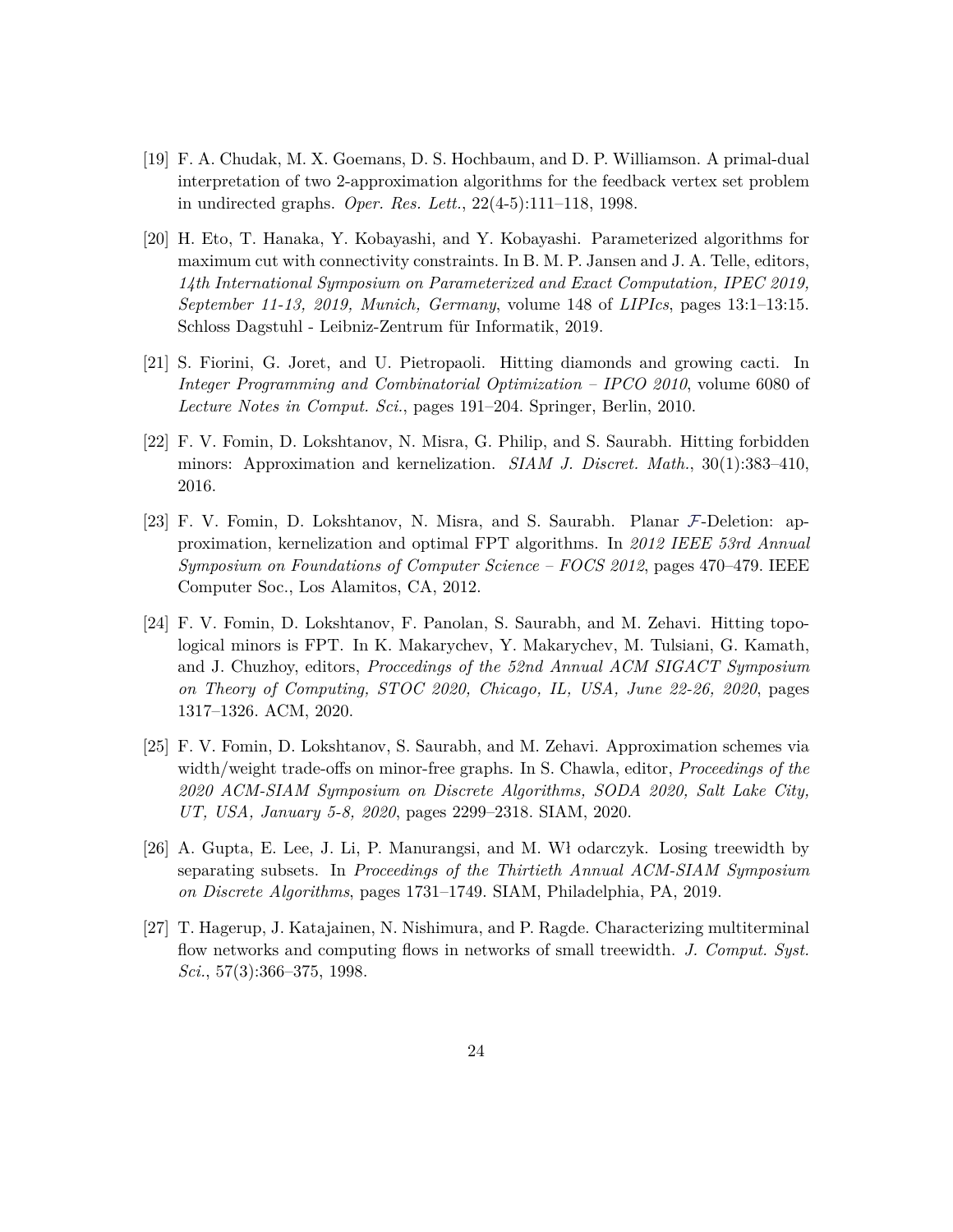- <span id="page-24-9"></span>[28] D. J. Haglin and S. M. Venkatesan. Approximation and intractability results for the maximum cut problem and its variants. *IEEE Trans. Computers*, 40(1):110–113, 1991.
- <span id="page-24-6"></span>[29] K. ichi Kawarabayashi, Y. Kobayashi, and B. Reed. The disjoint paths problem in quadratic time. *Journal of Combinatorial Theory, Series B*, 102(2):424–435, 2012.
- <span id="page-24-7"></span>[30] R. Impagliazzo, R. Paturi, and F. Zane. Which problems have strongly exponential complexity? *J. Comput. Syst. Sci.*, 63(4):512–530, 2001.
- <span id="page-24-0"></span>[31] B. M. P. Jansen and M. Pilipczuk. Approximation and kernelization for chordal vertex deletion. *SIAM J. Discrete Math.*, 32(3):2258–2301, 2018.
- <span id="page-24-8"></span>[32] G. Joret, C. Paul, I. Sau, S. Saurabh, and S. Thomassé. Hitting and harvesting pumpkins. *SIAM J. Discret. Math.*, 28(3):1363–1390, 2014.
- <span id="page-24-3"></span>[33] K. Kawarabayashi and A. Sidiropoulos. Polylogarithmic approximation for minimum planarization (almost). In C. Umans, editor, *58th IEEE Annual Symposium on Foundations of Computer Science, FOCS 2017, Berkeley, CA, USA, October 15-17, 2017*, pages 779–788. IEEE Computer Society, 2017.
- <span id="page-24-4"></span>[34] E. J. Kim, A. Langer, C. Paul, F. Reidl, P. Rossmanith, I. Sau, and S. Sikdar. Linear kernels and single-exponential algorithms via protrusion decompositions. *ACM Trans. Algorithms*, 12(2):21:1–21:41, 2016.
- <span id="page-24-1"></span>[35] S. Kratsch and M. Wahlström. Compression via matroids: a randomized polynomial kernel for odd cycle transversal. *ACM Trans. Algorithms*, 10(4):Art. 20, 15, 2014.
- <span id="page-24-11"></span>[36] R. Krauthgamer and I. Rika. Mimicking networks and succinct representations of terminal cuts. In S. Khanna, editor, *Proceedings of the Twenty-Fourth Annual ACM-SIAM Symposium on Discrete Algorithms, SODA 2013, New Orleans, Louisiana, USA, January 6-8, 2013*, pages 1789–1799. SIAM, 2013.
- <span id="page-24-5"></span>[37] J. M. Lewis and M. Yannakakis. The node-deletion problem for hereditary properties is NP-complete. *J. Comput. System Sci.*, 20(2):219–230, 1980. ACM-SIGACT Symposium on the Theory of Computing (San Diego, Calif., 1978).
- <span id="page-24-10"></span>[38] S. Limnios, C. Paul, J. Perret, and D. M. Thilikos. Edge degeneracy: Algorithmic and structural results. *Theor. Comput. Sci.*, 839:164–175, 2020.
- <span id="page-24-2"></span>[39] D. Lokshtanov, P. Misra, F. Panolan, G. Philip, and S. Saurabh. A  $(2 + \epsilon)$ -factor approximation algorithm for split vertex deletion. In A. Czumaj, A. Dawar, and E. Merelli, editors, *47th International Colloquium on Automata, Languages, and Programming, ICALP 2020, July 8-11, 2020, Saarbrücken, Germany (Virtual Conference)*, volume 168 of *LIPIcs*, pages 80:1–80:16. Schloss Dagstuhl - Leibniz-Zentrum für Informatik, 2020.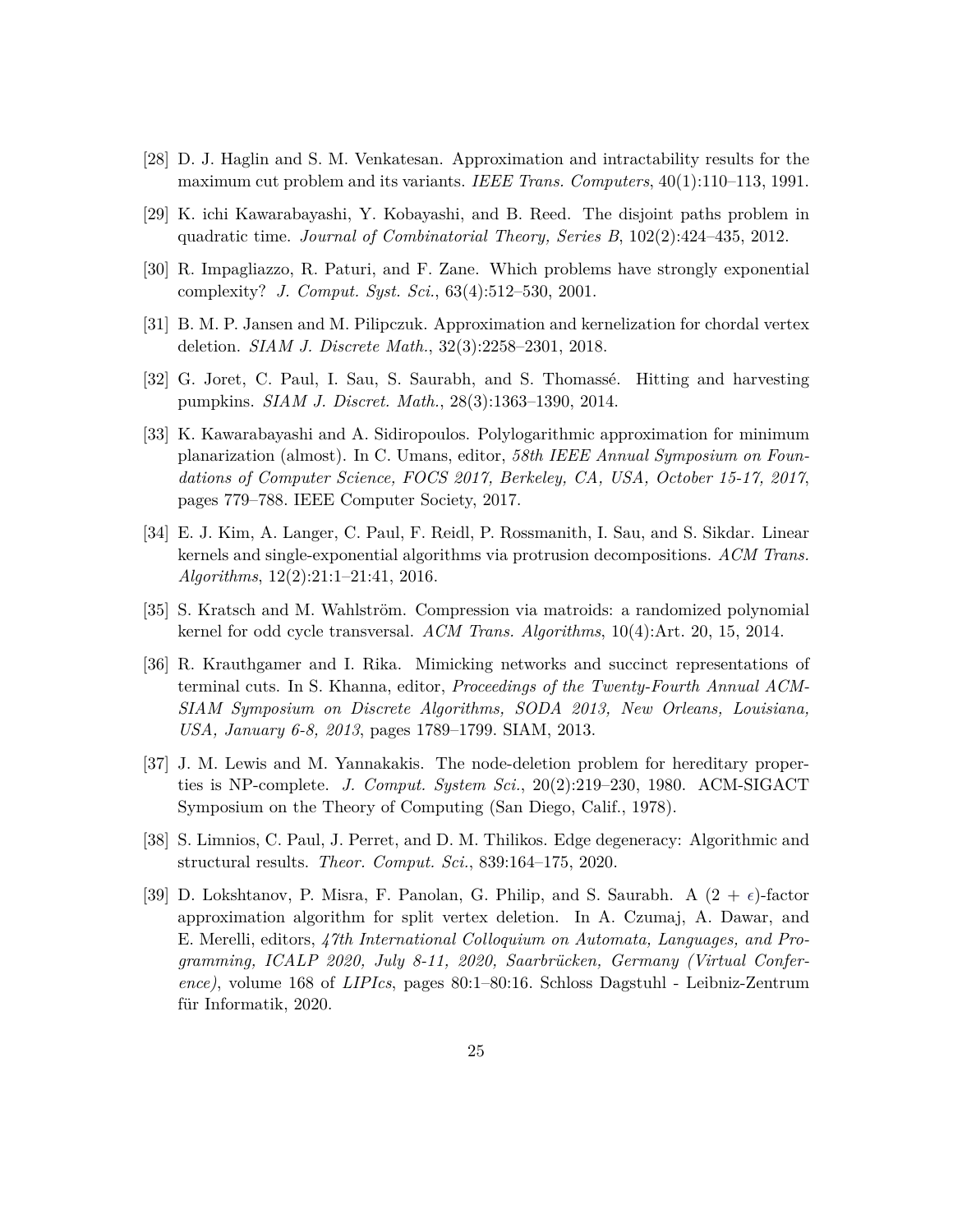- <span id="page-25-6"></span>[40] A. Louis, P. Raghavendra, and S. Vempala. The complexity of approximating vertex expansion. In *2013 IEEE 54th Annual Symposium on Foundations of Computer Science*, pages 360–369. IEEE, 2013.
- <span id="page-25-2"></span>[41] C. Lund and M. Yannakakis. The approximation of maximum subgraph problems. In A. Lingas, R. G. Karlsson, and S. Carlsson, editors, *Automata, Languages and Programming, 20nd International Colloquium, ICALP93, Lund, Sweden, July 5-9, 1993, Proceedings*, volume 700 of *Lecture Notes in Computer Science*, pages 40–51. Springer, 1993.
- <span id="page-25-5"></span>[42] G. L. Nemhauser and L. E. T. Jr. Properties of vertex packing and independence system polyhedra. *Math. Program.*, 6(1):48–61, 1974.
- <span id="page-25-0"></span>[43] B. Reed, K. Smith, and A. Vetta. Finding odd cycle transversals. *Oper. Res. Lett.*, 32(4):299–301, 2004.
- <span id="page-25-4"></span>[44] N. Robertson and P. D. Seymour. Graph minors. V. excluding a planar graph. *J. Comb. Theory, Ser. B*, 41(1):92–114, 1986.
- <span id="page-25-3"></span>[45] N. Robertson and P. D. Seymour. Graph minors. XX. Wagner's conjecture. *J. Comb. Theory, Ser. B*, 92(2):325–357, 2004.
- <span id="page-25-1"></span>[46] I. Sau, G. Stamoulis, and D. M. Thilikos. An fpt-algorithm for recognizing k-apices of minor-closed graph classes. In A. Czumaj, A. Dawar, and E. Merelli, editors, *47th International Colloquium on Automata, Languages, and Programming, ICALP 2020, July 8-11, 2020, Saarbrücken, Germany (Virtual Conference)*, volume 168 of *LIPIcs*, pages 95:1–95:20. Schloss Dagstuhl - Leibniz-Zentrum für Informatik, 2020.
- <span id="page-25-8"></span>[47] A. Thomason. The extremal function for complete minors. *J. Comb. Theory Ser. B*, 81(2):318–338, 2001.
- <span id="page-25-7"></span>[48] W. C. van Batenburg, T. Huynh, G. Joret, and J. Raymond. A tight erdős-pósa function for planar minors. In T. M. Chan, editor, *Proceedings of the Thirtieth Annual ACM-SIAM Symposium on Discrete Algorithms, SODA 2019, San Diego, California, USA, January 6-9, 2019*, pages 1485–1500. SIAM, 2019.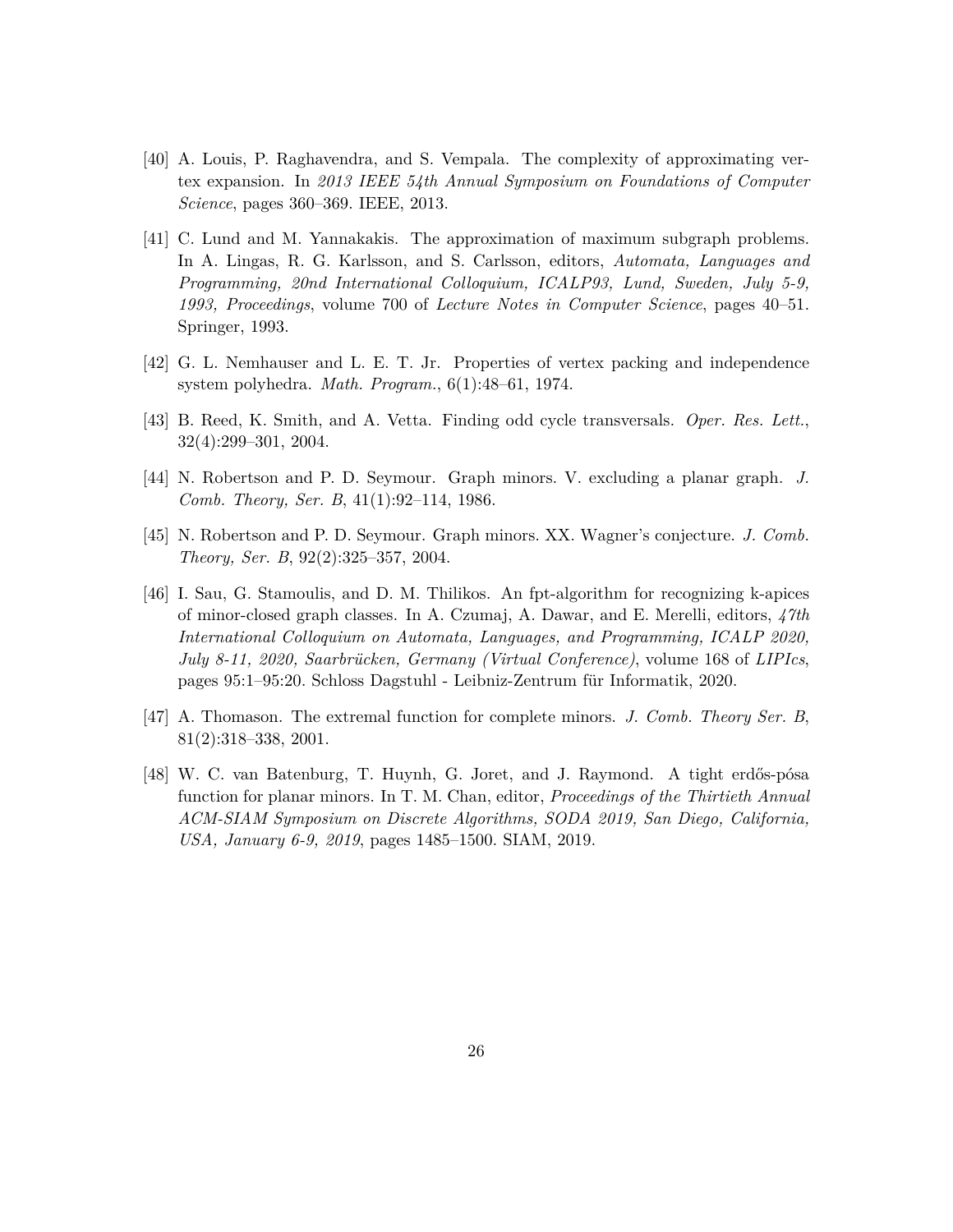#### <span id="page-26-0"></span>**A The case of big minimum edge-degree**

It is known that if  $\mathcal F$  is a non-trivial minor-closed graph class, then there is some  $d_{\mathcal F}$  such that for every (multi) graph in F it holds that  $|E(G)| \leq \mu(G) \cdot d_{\mathcal{F}} \cdot |V(G)|$  (see e.g. [\[47\]](#page-25-8)).

**Lemma 16.** Let *G* be an instance of F-VERTEX DELETION where  $\mu(G) \leq m$  and  $\delta(G)$  $3m \cdot d_{\mathcal{F}}$ . Then for every solution X of  $\mathcal{F}\text{-}\text{VERTEX}\$  DELETION on G, it holds that

$$
|E(G)| \leq 2\sum_{v\in X}\text{edeg}_G(v) \leq 4|E(G)|.
$$

*Proof.* We prove the first inequality as the second one is obvious. Let  $F := G - X$ ,  $d := d_{\mathcal{F}}$ , and  $b := \delta(G) \geq 3md$ . Observe that

$$
|E(X, F)| = \sum_{v \in F} \text{edeg}_G(v) - \sum_{v \in F} \text{edeg}_F(v)
$$
  
\n
$$
\geq b \cdot |V(F)| - 2|E(F)|
$$
  
\n
$$
\geq b \cdot |V(F)| - 2md \cdot |V(F)| \qquad \qquad \therefore |E(F)| \leq md \cdot |V(F)|
$$
  
\n
$$
\geq md \cdot |V(F)| \qquad \qquad \therefore b \geq 3md
$$
  
\n
$$
\geq |E(F)| \qquad \qquad \therefore b \geq 3md
$$

Therefore, we deduce

$$
\sum_{v \in X} \text{edeg}_G(v) = 2|E(X)| + |E(X, F)|
$$
  
=  $\frac{1}{2}|E(X)| + \frac{1}{2}|E(X, F)| + \frac{1}{2}|E(X, F)|$   
 $\geq \frac{1}{2}(|E(X)| + |E(X, F)| + |E(F)|)$   
=  $\frac{1}{2} \cdot |E(G)|$   
=  $\frac{1}{4} \cdot \sum_{v \in V(G)} \text{edeg}_G(v)$   
=  $\frac{1}{2}|E(G)|$ 

as claimed.

In the special case where  $\mathcal F$  is the class of  $\theta_c$ -free graphs, we know, from [Proposition 4.](#page-7-1)i, that every simple  $\theta_c$ -minor free graph *G* satisfies  $E(G) \leq 2c \cdot |V(G)|$ . As for such graphs  $\mu(G) < c$ , we can apply the above lemma for  $d_{\mathcal{F}} = 2$ . Therefore, given an instance *G* of (unweighted) *c*-BOND COVER where  $\delta(G) \geq 6c$ , every feasible solution *X* is 4-approximation. This implies that if we set  $w(v) := \deg_G(v)$  for every  $v \in V$ , every feasible solution to WEIGHTED *c*-BOND COVER is a 4-approximate solution.

 $\Box$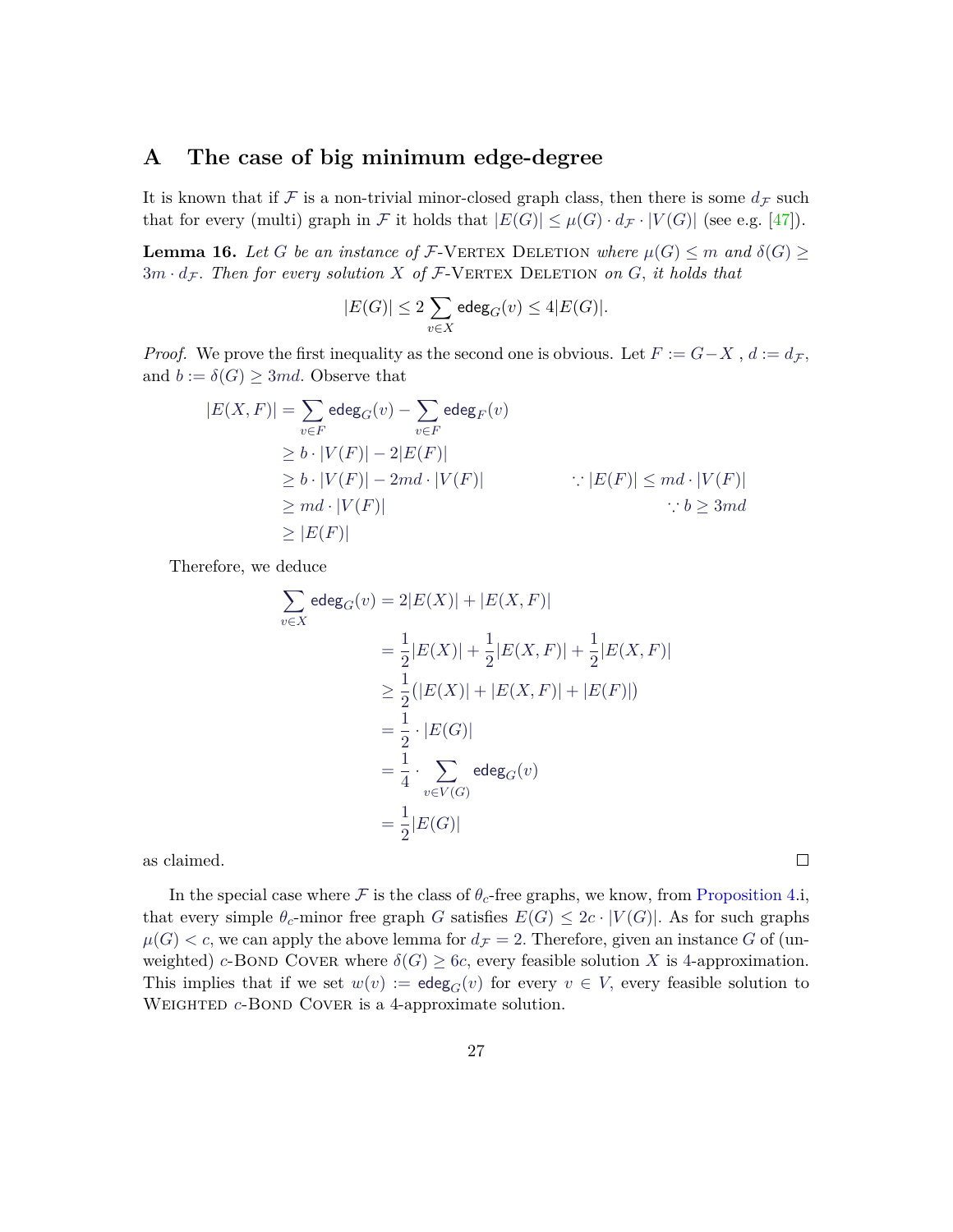### <span id="page-27-0"></span>**B Necessity of a replacer**

The previous approximation algorithms for WEIGHTED FEEDBACK VERTEX SET, at least the ones stated in [\[7,](#page-21-4) [13,](#page-22-3) [19\]](#page-23-0), did not use the notion of a *replacer* that we introduce here. Instead, these algorithms use the primal-dual framework by *always* finding suitable weightings  $w: V(G) \to \mathbb{R}_{\geq 0}$  of the current graph *G* such that *any minimial* feedback vertex set (i.e., cycle cover) for  $G$  is a 2-approximate solution with respect to  $w$ . (In this section, minimality is defined with respect to set inclusion.) The existence of such a weighting *w* relies on the fact that, for any induced path *P* of *G,* any minimal feedback vertex set has at most one internal vertex from *P.* We prove the following lemma revealing that such weights cannot exist for *H*-minor cover for some planar graph *H.* (In fact, every graph *H* that satisfies the mild technical conditions (1) and (2) in the proof.)

<span id="page-27-1"></span>**Lemma 17.** *There exists a fixed planar graph H such that the following holds. For infinitely many values of n, there exists an n-vertex graph G such that for any weighting*  $w: V(G) \to \mathbb{R}_{\geq 0}$ , there exists a minimal *H*-minor cover  $S \subseteq V(G)$  of *G* such that  $w(S) = \Omega(n) \cdot \mathsf{opt}(G)$ .

*Proof.* Let *H* be any 2-connected planar graph with treewidth at least five (for this, one may just take the  $(5 \times 5)$ -grid). Choose  $s, t \in V(H)$  such that  $\{s, t\} \in E(H)$ . Let *k* be any parameter bigger than five. The graph *G* is constructed as follows.

- Let  $R = \{0, 1, 2, 3\} \times [k]$  and  $V(G) = V(H) \cup R$ . So  $n = 4k + |V(H)|$ .
- $E(G)$  consists of the following edges ( $\oplus$  and  $\ominus$  denotes the addition and subtraction modulo 4 respectively).
	- $-$  the edges in  $E(H) \setminus \{\{s,t\}\}.$
	- $-$  *s* is adjacent to  $(i, 1)$  and *t* is adjacent to  $(i, k)$  for each  $i \in \{0, 1, 2, 3\}$ .
	- **–** *G*[*R*] is the (4 × *k*)-grid. Formally, for 1 ≤ *j* ≤ *k* and 0 ≤ *i <* 3*, E*(*G*) contains the edge  $\{(i, j), (i \oplus 1, j)\}$ . Moreover, for  $1 \leq j < k$  and  $0 \leq i < 3$ ,  $E(G)$  contains the edges  $\{(i, j), (i, j + 1)\}.$

Let  $Z := G[\{s,t\} \cup R]$ . We need the following two properties of H (we remark that the lemma is true for any *H* that satisfies them):

- (1) *H* is 2-vertex connected and
- (2) *H* is not a minor of *Z.*

For the above, it is easy to verify that  $Z = G[{s,t} \cup R]$  has treewidth at most four, therefore it cannot contain as a minor the graph *H* that has treewidth at least five.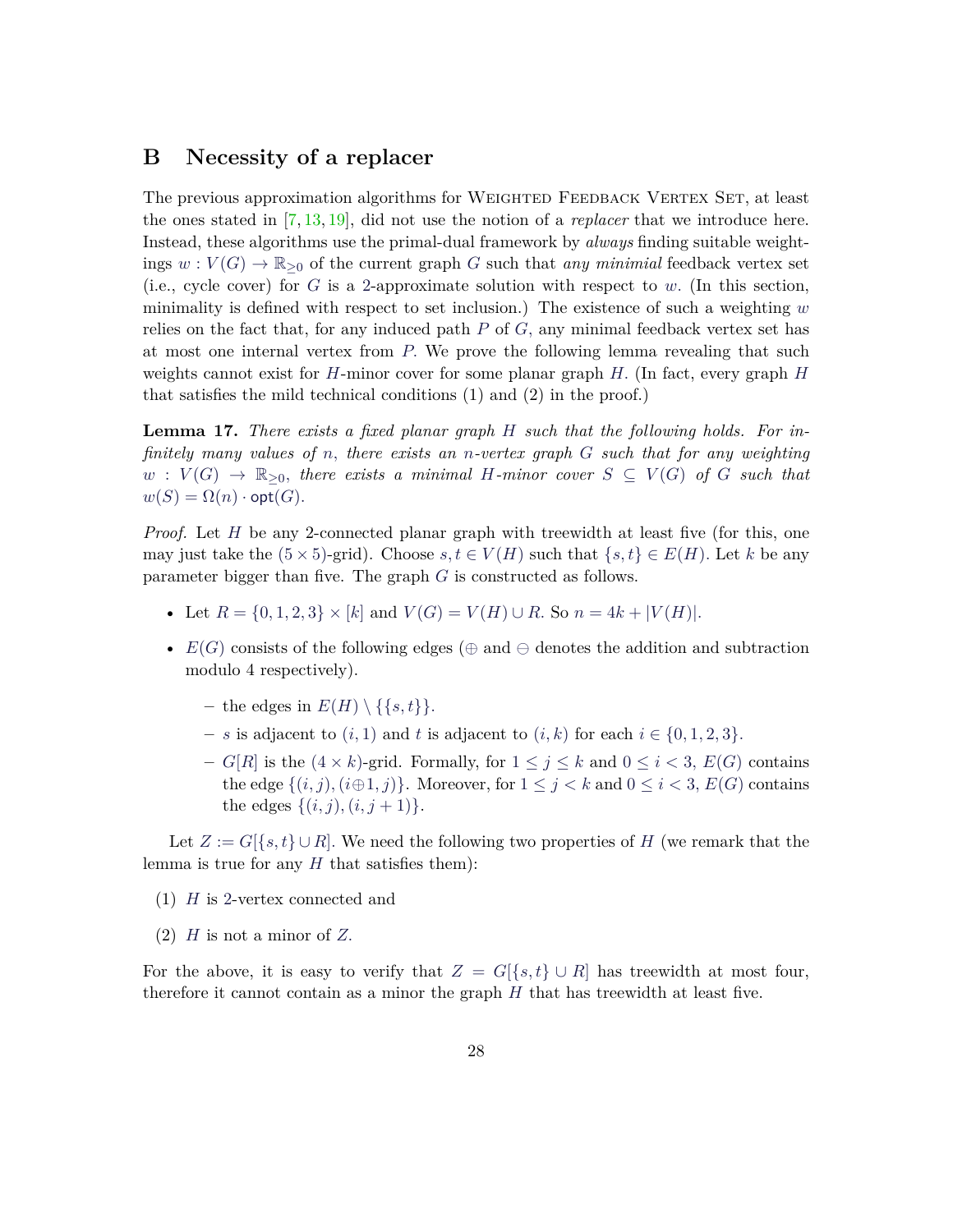For  $1 \leq j \leq k$ , let  $Y_j = \{(0, j), (1, j), (2, j), (3, j)\}$  and notice that  $Y_i$  is a *minimal s*-*t separator* of *R* (that is *s* and *t* are in different connected components of *R* − *S* and none of its subsets has this property). In the proof of the following claim, by *H*-*minor-model* we mean a cluster collection  $\mathcal{M} = \{M_v \mid v \in V(H)\}\$  of *G* such that  $G/\mathcal{M}$  is equal to *H* with possibly some additional edges.

*Claim* 18*.* If *S* is a minimal *s*-*t* separator of *Z*, then *S* is a *H*-minor cover of *G.*

*Proof of Claim.* Once *S* is removed from *G*, there is no *s*-*t* path in *Z*. Let  $A \subseteq R$  be the vertices connected to *s* and  $B \subseteq R$  be the vertices connected to *t* (so  $(A, B, S)$ ) is a partition of *R*). Assume towards contradiction that there exists a *H*-minor-model  $\mathcal{M} = \{M_v \mid v \in$  $V(H)$  of  $G' = G - S$ . We consider the following cases.

- If there exists some  $v \in V(H)$  such that  $M_v \subseteq A$ , the 2-vertex-connectivity of *H* ensures that there is no  $w \in V(H)$  such that  $M_w \subseteq V(G-S) \setminus (A \cup \{s\})$ , since *s* is a singleton vertex cut separating *A* and  $V(G - S) \setminus (A \cup \{s\})$ . By letting  $M_v \leftarrow$  $M_v \cap (A \cup \{s\})$  for each  $v \in V(H)$ , this implies that there exists a *H*-model contained in  $A \cup \{s\}$ , which contradicts the fact *H* is not a minor of  $G[\{s\} \cup R]$ . Similarly, there is no  $v \in V(H)$  such that  $M_v \subseteq B$ .
- Then there is no  $v \in V(H)$  such that  $M_v \subseteq A$  or  $M_v \subseteq B$ . In that case, letting *M*<sup>*v*</sup> ← *M*<sup>*v*</sup>  $\setminus$  (*A* ∪ *B*) for each *v* ∈ *V*(*H*) gives a *H*-model of *G* − *S* entirely contained in *V* (*G* − *S*) \ (*A* ∪ *B*)*.* But note that *G* − (*S* ∪ *A* ∪ *B*) = *G* − *R* is exactly *H* minus one edge, so contradiction.

On the other hand, we define, for  $0 \leq i < 3$ , the sets

$$
X_i = (\{i \ominus 1\} \times \{2, \ldots, k-1\}) \cup (\{i \oplus 1\} \times \{2, \ldots, k-1\}) \cup \{(i,k), (i \oplus 2, 1)\}.
$$

By construction, in  $Z$ , each  $X_i$  is a minimal  $s-t$  separator. Therefore,  $X_i$  is a minimal *H*-minor-cover of *G.*

For any  $w: V(G) \to \mathbb{R}_{\geq 0}$ , note that  $\sum_{j=1}^{k} w(Y_j) \leq \frac{1}{2}$  $\frac{1}{2} \sum_{i=0}^{3} w(X_i)$ . Indeed, for each  $(i, j) \in R$ ,  $(i, j)$  appears at least twice in  $\{X_0, X_1, X_2, X_3\}$  and exactly once in  $\{Y_j : 1 \leq j \leq k\}$  $j \leq k$ . Since each  $Y_j$  is a *H*-minor cover, it holds that

$$
k \cdot \mathsf{opt}^{(w)}(G) \le \sum_{j=1}^{k} w(Y_j) \le \frac{1}{2} \sum_{i \in \{0, 1, 2, 3\}} w(X_i).
$$

(Here we denote by  $opt^{(w)}(G)$  the optimum value attained with respect to the weighting *w.*) Therefore, for some *i*,  $X_i$  is a minimal *H*-cover whose weight is at least  $\frac{k}{2} \cdot \text{opt}^{(w)}(G)$ .  $\Box$ As  $|V(G)| = 25 + 4k$ , the lemma follows.